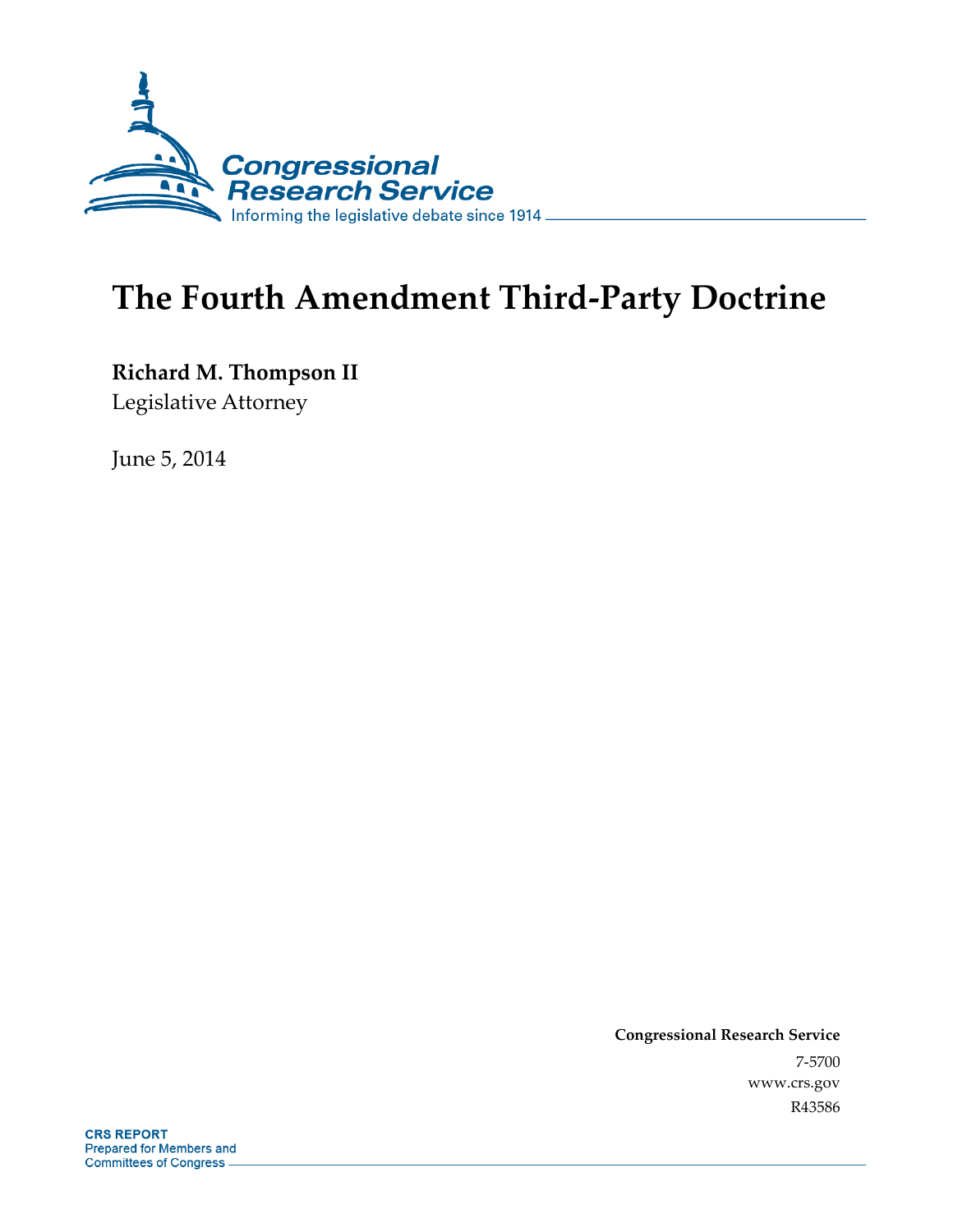### **Summary**

In the 1970s, the Supreme Court handed down *Smith v. Maryland* and *United States v. Miller*, two of the most important Fourth Amendment decisions of the  $20<sup>th</sup>$  century. In these cases, the Court held that people are not entitled to an expectation of privacy in information they voluntarily provide to third parties. This legal proposition, known as the third-party doctrine, permits the government access to, as a matter of Fourth Amendment law, a vast amount of information about individuals, such as the websites they visit; who they have emailed; the phone numbers they dial; and their utility, banking, and education records, just to name a few. Questions have been raised whether this doctrine is still viable in light of the major technological and social changes over the past several decades.

Before there were emails, instant messaging, and other forms of electronic communication, it was much easier for the courts to determine if a government investigation constituted a Fourth Amendment "search." If the police intruded on your person, house, papers, or effects—tangible property interests listed in the text of the Fourth Amendment—that act was considered a search, which had to be "reasonable" under the circumstances. However, with the advent of intangible forms of communication, like the telephone or the Internet, it became much more difficult for judges to determine when certain surveillance practices intruded upon Fourth Amendment rights. With *Katz v. United States*, the Court supposedly remedied this by declaring that the Fourth Amendment protects not only a person's tangible things, but additionally, his right to privacy. *Katz*, however, left unprotected anything a person knowingly exposes to the public. This idea would form the basis of *Smith* and *Miller*. In those cases, the Court held that a customer has no reasonable expectation of privacy in the phone numbers he dials (*Smith*) and in checks and deposit slips he gives to his bank (*Miller*), as he has exposed them to another and assumed the risk they could be handed over to the government.

While the third-party doctrine has been criticized by Members of Congress, various commentators, and others as overly constrictive of Americans' privacy rights, it appears to fit relatively well with other Fourth Amendment case law. That being said, advancements in data collection, automation, and use have some questioning the continued application of this doctrine in a digital society. Several events have precipitated renewed debates over its continued existence. First was the Supreme Court's decision in the GPS tracking case, *United States v. Jones*, where two concurring opinions comprising five Justices of the Court called into question various existing Fourth Amendment theories, including the third-party doctrine, at least with respect to long-term government monitoring and advanced surveillance technology. Second was the Edward Snowden leaks relating to the National Security Agency's telephone metadata program, which has been primarily justified by *Smith* and the third-party doctrine. Various Members of Congress have joined the debate, with some introducing legislation that would require a warrant for access to records held by third-parties, and others introducing more targeted measures that would limit access to information such as geolocation data from third-party companies.

With these legal, social, and technological trends in mind, this report explores the third partydoctrine, including its historical background, its legal and practical underpinnings, and its present and potential future applications. It explores the major third-party doctrine cases and fits them within the larger Fourth Amendment framework. It surveys the various doctrinal and practical arguments for and against its continued application. Lastly, this report describes congressional efforts to supplement legal protection for access to third-party records, as well as suggesting possible future directions in the law.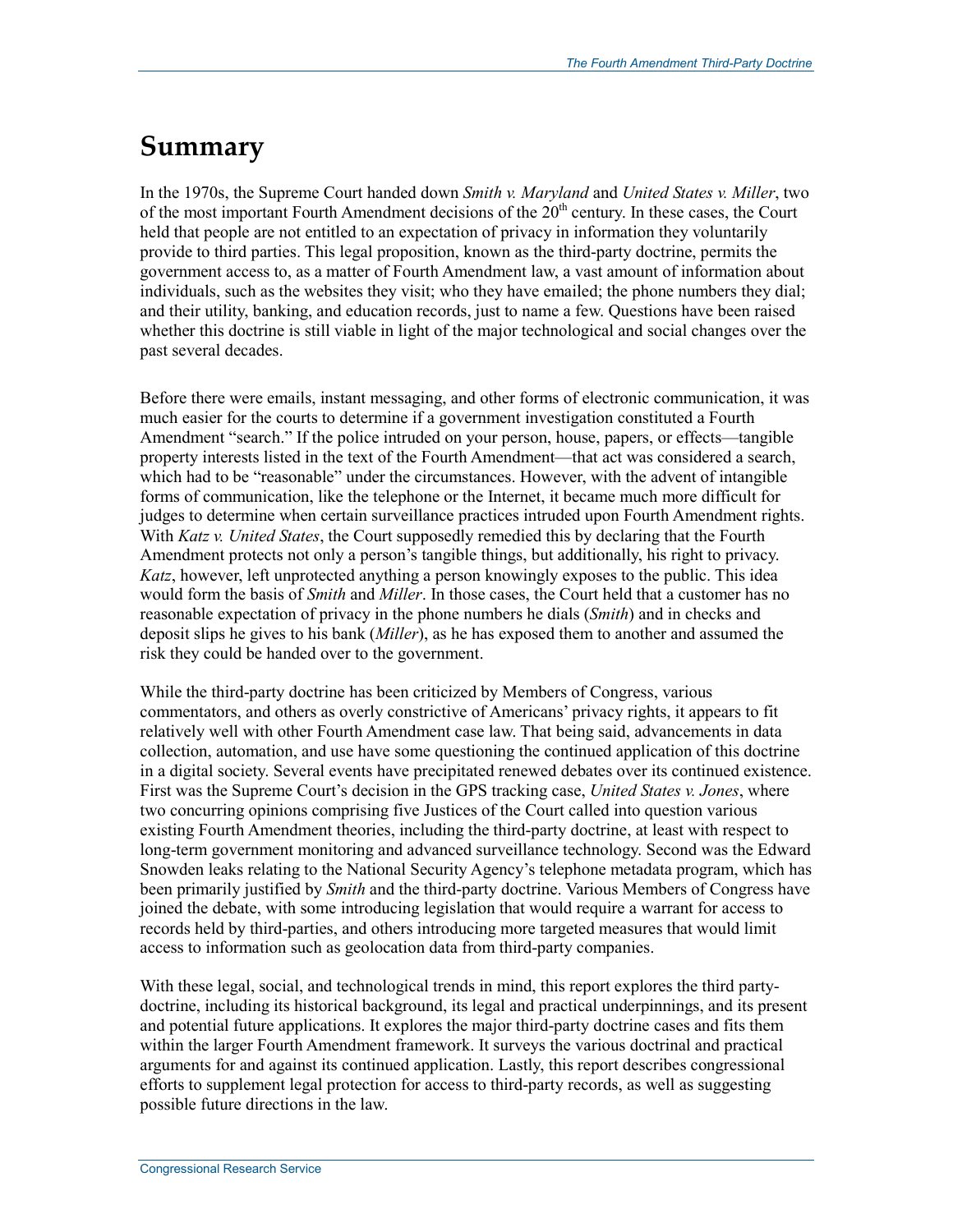# **Contents**

### **Contacts**

|--|--|--|--|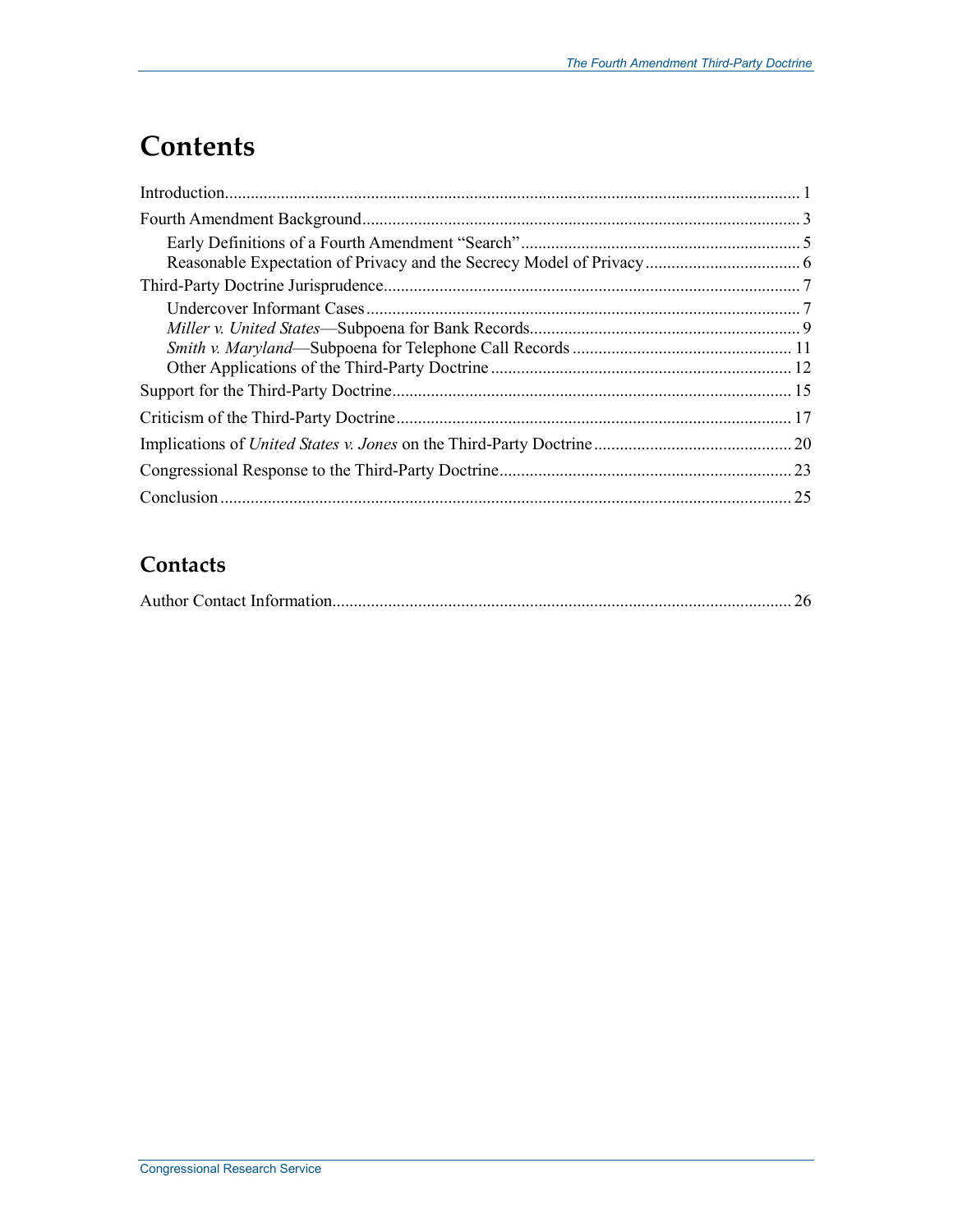### **Introduction**

In 1967, the Supreme Court pronounced in *Katz v. United States* that "[w]hat a person knowingly exposes to the public, even in his own home or office, is not a subject of Fourth Amendment protection."<sup>1</sup> This rule "that a person has no legitimate expectation of privacy in information he voluntarily turns over to third parties" is known as the "third-party doctrine."<sup>2</sup> While its reach in the pre-digital age was relatively limited, the third-party doctrine has provided the government a powerful investigative tool in a society where people share ever-increasing amounts of information with others. Many have debated whether these technological and social changes require the courts to reconsider this doctrine, or, alternatively, whether Congress should step in and create some form of statutory protection for this information.<sup>3</sup>

Over the years, the Court has applied the third-party doctrine to two main sets of cases. In one, the Court has held that people do not have a reasonable expectation that a person with whom they are communicating will not later reveal that conversation to the police.<sup>4</sup> In the second, the Court extended this doctrine to hold that people are not entitled to Fourth Amendment safeguards for records given to a third-party or data generated as part of a person's business transactions with a third-party. In two of the most prominent third-party cases, *Smith v. Maryland* and *United States v. Miller*, the Court held that government access to telephone calling records and bank records. respectively, were not Fourth Amendment searches for which warrants were required.<sup>5</sup>

To be clear, the third-party doctrine does not cover all conceivable information that is transferred through a third party. For instance, the content of a voice or email communication does not fall within its scope.<sup>6</sup> The courts have reasoned that the service provider is merely the conduit or intermediary of those communications and not the recipient; thus, the user does not lose privacy protection in those communications. On the other hand, both non-content and content information that is shared directly with a service provider is covered by the third-party doctrine (e.g., the deposit slips or checks shared with a bank and data kept by the bank relating to transactions with it). Additionally, non-content information derived from private interactions with others is subject to the third-party doctrine. This covers data such as telephone numbers dialed, email addresses of those emailed, or websites visited.

<sup>&</sup>lt;sup>1</sup> Katz v. United States, 389 U.S. 347, 351 (1967).

<sup>&</sup>lt;sup>2</sup> Smith v. Maryland, 442 U.S. 735, 743-44 (1979).

<sup>3</sup> *See, e.g.*, Orin Kerr and Greg Nojeim, *The Data Question: Should the Third-Party Records Doctrine Be Revisited?*, ABA JOURNAL (Aug. 1, 2012), *available at* http://www.abajournal.com/magazine/article/

the data question should the third-party records doctrine be revisited/; Orin Kerr, *The Case for the Third Party Doctrine*, 107 MICH. L. REV. 561, 575 (2009); Richard A. Epstein, *Privacy and the Third Hand: Lessons from the Common Law of Reasonable Expectations*, 24 BERKELEY TECH. L. J. 1199 (2009); Erin Murphy, *The Case Against the Case for Third-Party Doctrine: A Response to Epstein and Kerr*, 24 BERKELEY TECH. L. J. 1239 (2009); Stewart Baker, Smith v. Maryland *as a Good First-Order Estimate of Reasonable Privacy Expectations*, VOLOKH CONSPIRACY (May 4, 2014), *available at* http://www.washingtonpost.com/news/volokh-conspiracy/wp/2014/05/04/smith-v-maryland-as-agood-first-order-estimate-of-reasonable-privacy-expectations/.

<sup>4</sup> *See infra* notes 49-66, and accompanying cases.

<sup>5</sup> United States v. Miller, 425 U.S. 435 (1976); *Smith*, 442 U.S. 735.

 $^{6}$  *Katz*, 389 U.S. at 352 (voice); United States v. Warshak, 631 F.3d 266, 288 (6<sup>th</sup> Cir. 2010) (email).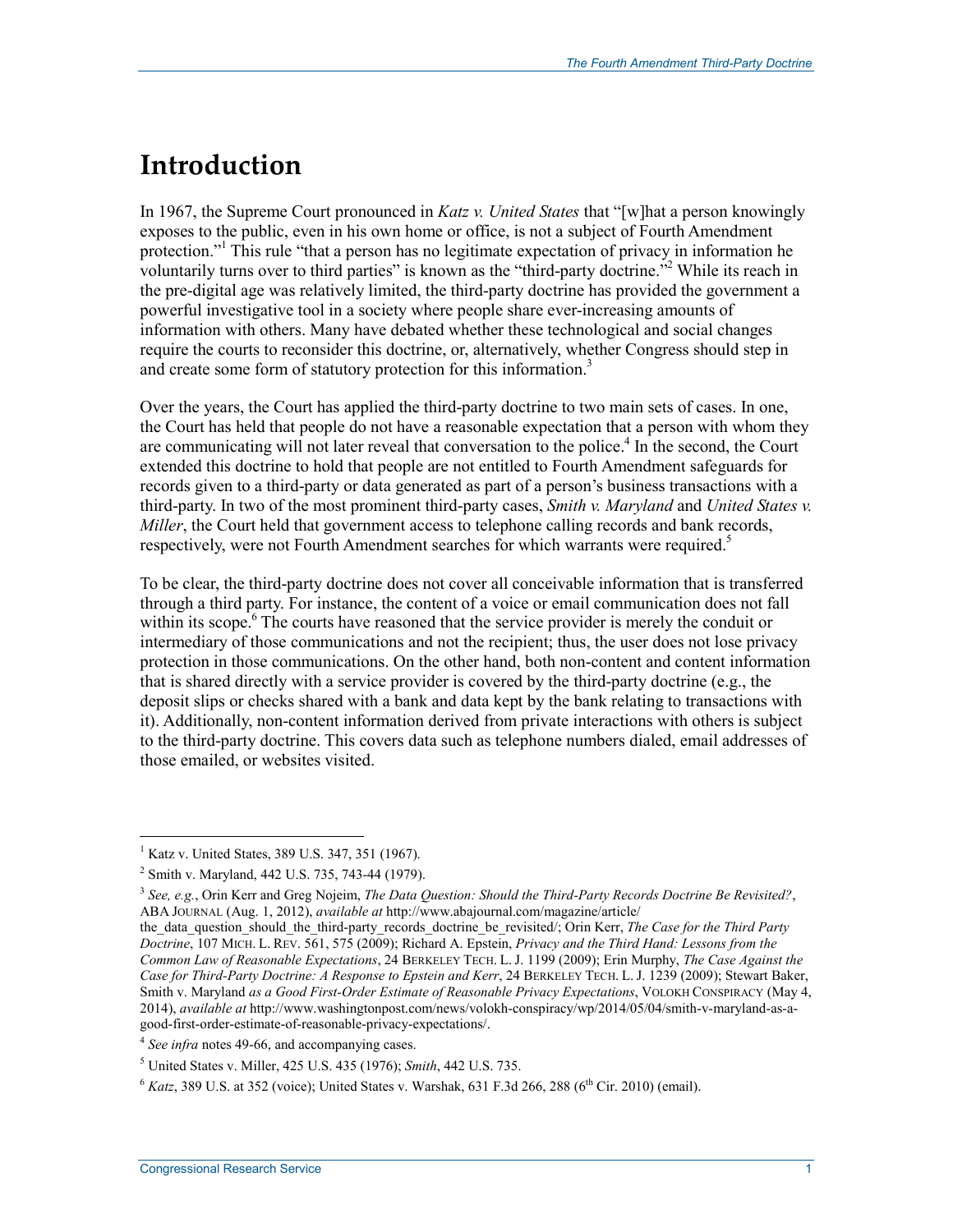The third-party doctrine has been heavily criticized for unnecessarily constricting Americans' privacy rights.<sup>7</sup> But whatever one thinks of the rule that citizens are not entitled to Fourth Amendment protection when they share information with one another, the third-party doctrine is largely entrenched in other areas of Fourth Amendment case law. For example, it is not a Fourth Amendment search for the police to dig through one's trash left on the curb, $\delta$  to track a person's movements on public streets,<sup>9</sup> and even to surveil a person in a fenced-in backyard with an aircraft.<sup>10</sup> In each of these instances, the Court reasoned that because the person exposed his activities to the public gaze he was no longer entitled to an expectation of privacy.

In addition to the legal attacks on the third-party doctrine, some have questioned its practical implications in a society which shares almost every facet of its life with various entities.<sup>11</sup> Both *Smith* and *Miller*, decided in the mid- to late-1970s, came before the mass digital revolution experienced over the last several decades. Since these decisions, there has been a wave of advancement in data generation, collection, automation, and processing.<sup>12</sup> Whether these new technologies and shifts in social interaction require courts or lawmakers to revise this review is currently under debate.

Two major events in the past few years typify this ongoing debate. The first is the conversation prompted by several concurrences in the 2012 GPS tracking case *United States v. Jones*. 13 In two concurring opinions in that case, five Justices opined that warrantless, pervasive government location monitoring can violate the Fourth Amendment.<sup>14</sup> Commentators have speculated that these five votes could have significant consequences for other similar ubiquitous surveillance techniques.15 And at least one member of the Court, Justice Sotomayor, believes that the third-

1

Search%2Fv3%2Fsearch%2Fresults%2Fnavigation%2Fi0ad6040300000146014bbf3f6cbb1298%3FNav%3DANALY TICAL%26fragmentIdentifier%3DI535f4a8bb78611e28578f7ccc38dcbee%26startIndex%3D1%26contextData%3D% 2528sc.Search%2529%26transitionType%3DSearchItem&listSource=Search&listPageSource= 4f65f444bd87ab8451abbca5a750d542&list=ANALYTICAL&rank=10&grading=na&sessionScopeId= bbd4e55d34300e25e857bc0ccd7bbb05&originationContext=Search%20Result&transitionType=SearchItem& contextData=%28sc.Search%29 - co\_footnote\_F3388167494 Over the past few years, the volume of data collected and stored by business and government organizations has exploded. The trend is driven by reduced costs of storing information and moving it around in conjunction with increased capacity to instantly analyze heaps of unstructured data using modern experimental methods, observational and longitudinal studies, and large scale simulations. Data are generated from online transactions, email, video, images, clickstream, logs, search queries, health records, and social networking interactions; gleaned from increasingly pervasive sensors deployed in infrastructure such as communications networks, electric grids, global positioning satellites, roads and bridges, as well as in homes, clothing, and mobile phones.").

<sup>7</sup> *See, e.g.*, United States v. Miller, 425 U.S. 435, 447 (Brennan, J., dissenting); Stephen E. Henderson, *The Timely Demise of the Fourth Amendment Third Party Doctrine*, 96 IOWA L. REV. BULL. 396 (2011); CHRISTOPHER SLOBOGIN, PRIVACY AT RISK: THE NEW GOVERNMENT SURVEILLANCE AND THE FOURTH AMENDMENT 140 (2007).

<sup>8</sup> California v. Greenwood, 486 U.S. 35, 43-44 (1988).

<sup>&</sup>lt;sup>9</sup> United States v. Knotts, 460 U.S. 276, 285 (1983).

<sup>10</sup> Florida v. Riley, 488 U.S. 445, 451-52 (1989).

<sup>11</sup> *See* DANIEL J. SOLOVE, THE DIGITAL PERSON: TECHNOLOGY AND PRIVACY IN THE INFORMATION AGE 202 (2004) ("The government's harvesting of information from the extensive dossiers being assembled with modern computer technology poses one of the most significant threats to privacy of our time.").

<sup>&</sup>lt;sup>12</sup> Omer Tene and Jules Polonetsky, *Big Data for All: Privacy and User Controls in the Age of Analytics*, 11 Nw. J. TECH. & INTELL. PROP. 239, \*1(2013) ("Big data is upon us." https://a.next.westlaw.com/Document/ I535f4a8bb78611e28578f7ccc38dcbee/View/FullText.html?navigationPath=

<sup>13</sup> United States v. Jones, 132 S. Ct. 945 (2012).

<sup>14</sup> *Id.* at 954 (Sotomayor, J., concurring); *Id.* at 957 (Alito, J., concurring).

<sup>15</sup> *See, e.g.,* Priscilla J. Smith, *Much Ado About Mosaics: How Original Principles Apply to Evolving Technology in* (continued...)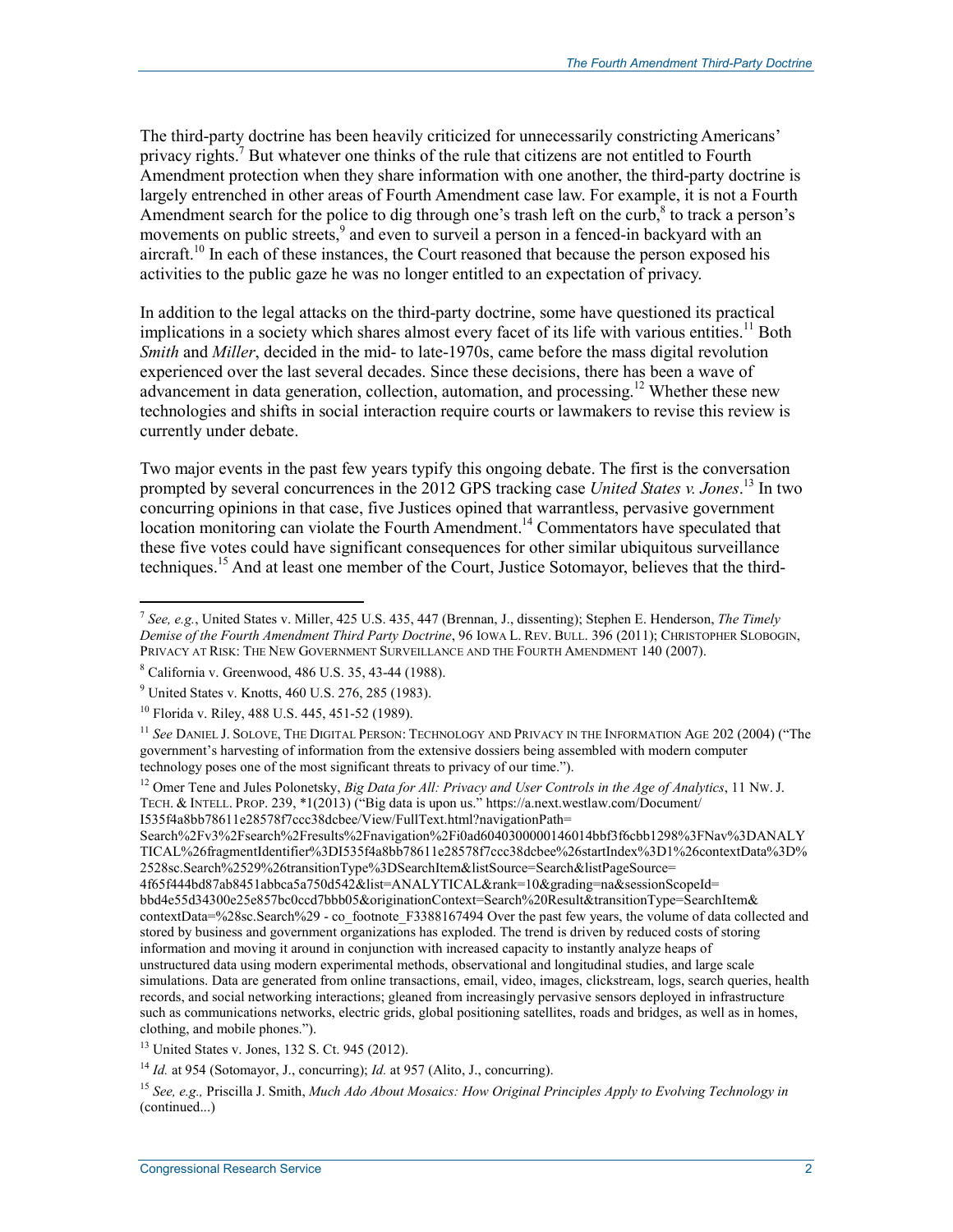party doctrine should be seriously rethought as a whole. The second is the litigation surrounding the National Security Agency's telephone metadata program. Several federal courts, including the Foreign Intelligence Surveillance Court, have applied *Smith* and the third-party doctrine to uphold this comprehensive data collection program.16 One district court judge, however, found *Smith* outdated and the NSA program too invasive for *Smith* to still control this legal question.<sup>17</sup>

With these shifts in technology and legal thinking in mind, this report explores the history and legal foundations of the third-party doctrine. It will first provide background to the Fourth Amendment and describe in what instances government investigations trigger its protections. It will then analyze the Court's third-party doctrine cases and provide doctrinal and practical arguments for and against its application. Next, this report will examine how Congress has responded to the third-party doctrine and whether *United States v. Jones* and subsequent cases might alter its future application. Lastly, this report will consider any potential future developments in this fast-moving area of law.

### **Fourth Amendment Background**

Before the advent of modern communications, government officials could not simply subpoena an Internet Service Provider (ISP), or Amazon, or Google for information relating to a target of investigation, but had to enter the suspect's home or office, sometimes by force, to retrieve personal information directly themselves.<sup>18</sup> During the 18<sup>th</sup> century, British and colonial officials conducted searches and seizures of people's homes with little to no suspicion of wrongdoing pursuant to either a general warrant, which was used mainly in England, or a writ of assistance, which was used in the American colonies.<sup>19</sup> These indiscriminate government intrusions contributed to the people's fear of unrestrained government power and led to the eventual passage of the Fourth Amendment.

Take, for instance, the formative English search and seizure case *Entick v. Carrington*, where the government was investigating John Entick and others for alleged publication of seditious articles.<sup>20</sup> In that case, government officials broke into Entick's home with "force and arms,"

<sup>(...</sup>continued)

United States v. Jones, 14 N.C. J.L. & TECH 557, 571 (2013); David Gray & Danielle Keats Citron, *A Shattered Looking Glass: The Pitfalls and Potential of the Mosaic Theory of Fourth Amendment Privacy*, 14 N.C. J. L. & Tech. 381 (2013).

<sup>&</sup>lt;sup>16</sup> ACLU v. Clapper, 959 F. Supp. 2d 724 (S.D.N.Y. 2013); Smith v. Obama, No. 2:13-CV-257 (D. Idaho June 3, 2014); *In re* Application of the Fed. Bureau of Investigation for an Order Requiring the Production of Tangible Things from [Redacted], No. BR 13-109 (FISA Ct. 2013), *available at* http://www.uscourts.gov/uscourts/courts/fisc/br13-09 primary-order.pdf.

<sup>17</sup> Klayman v. Obama, 957 F. Supp. 2d 1, 36 (D.D.C. 2013).

<sup>18</sup> Thomas K. Clancy, *What is a "Search" Within the Meaning of the Fourth Amendment*, 70 ALB. L. REV. 1, 4 (2006) ("The abhorred English and colonial search and seizure practices involved physical invasions of people's property. That was not surprising given that physical invasions were the only way authorities could intrude at the time and given the lack of technology and other sophisticated surveillance techniques."); *see generally* WILLIAM J. CUDDIHY, THE FOURTH AMENDMENT: ORIGINS AND MEANING 602-1791 (2009).

<sup>19</sup> *See* Thomas K. Clancy, *The Role of Individualized Suspicion in Assessing the Reasonableness of Searches and Seizures*, 25 U. MEM. L. REV. 483, 501-512 (1995) (discussing early English and American search and seizure case law).

 $20$  Entick v. Carrington, 95 Eng. Rep. 807, 807 (C.P. 1765).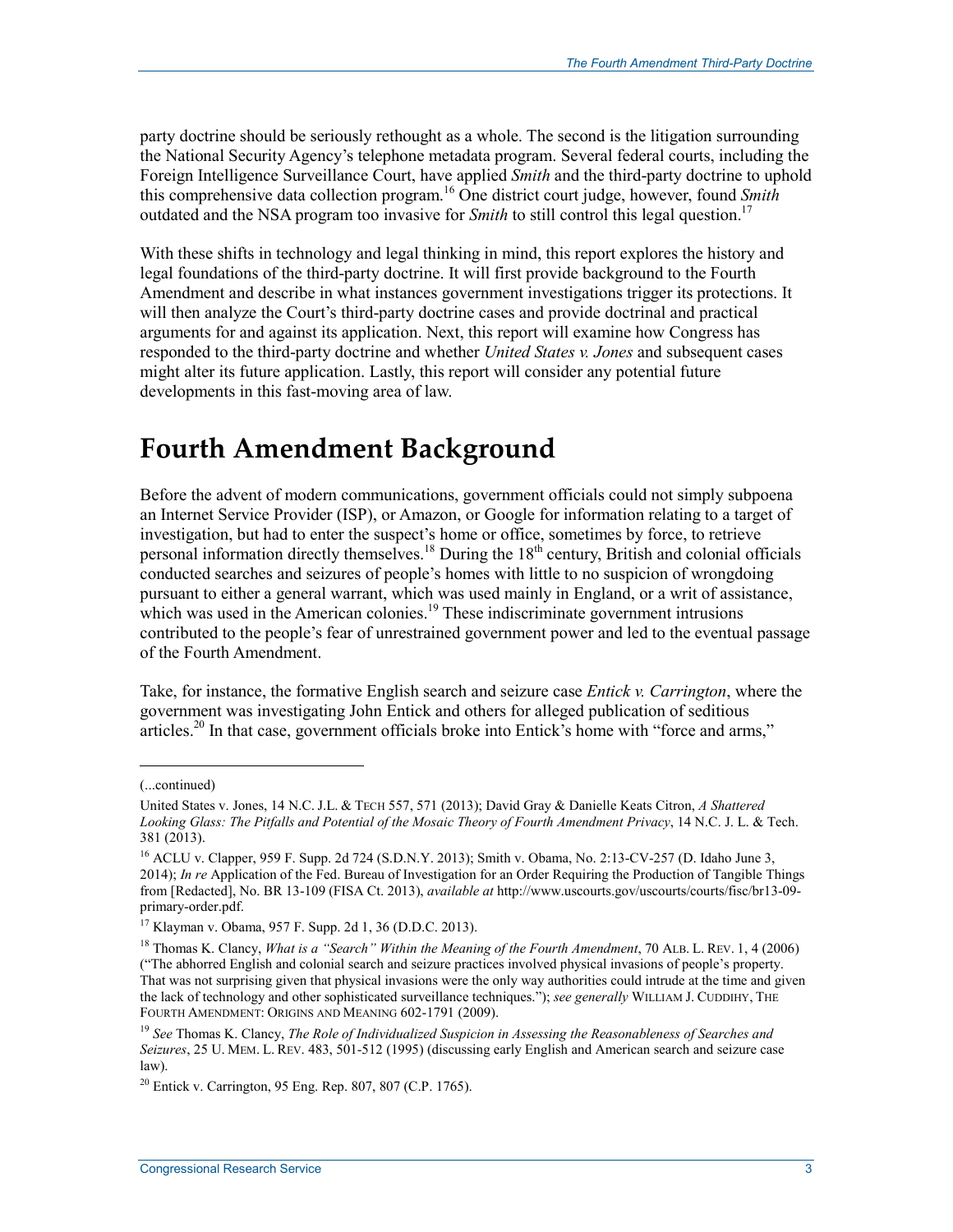pried open the locks on his doors, broke open his chests and drawers, and searched his private papers and books for four hours.<sup>21</sup> The officers conducted this search under the guise of a general warrant, a legal order which states with a high level of generality the places and things to be searched and seized. In outlawing these practices, Lord Camden of the English bench observed:

[O]ur law holds the property of every man so sacred, that no man can set his foot upon his neighbour's close without his leave; if he does he is a trespasser, though he does no damage at all; if he will tread upon his neighbour's ground, he must justify it by law.<sup>22</sup>

These same intrusive practices also faced disfavor in the American colonies. British officials often resorted to writs of assistance, a form of general warrant, which permitted house-to-house searches.<sup>23</sup> These legal orders generally failed to allege any illegal activity and were not signed off on by a judge.24 In the famous *Paxton's Case*, leading Boston attorney James Otis attacked these writs as "the worst instrument of arbitrary power, the most destructive of English liberty, and the fundamental principles of the constitution, that was ever found in an English law book." John Adams later commented that these indiscriminate intrusions were "the spark in which originated the American Revolution."26

To prevent the newly established federal government from committing these incursions into their lives, the American people ratified the Fourth Amendment as part of the Bill of Rights in 1791. It reads:

The right of the people to be secure in their persons, houses, papers, and effects, against unreasonable searches and seizures, shall not be violated, and no Warrants shall issue, but upon probable cause, supported by Oath of affirmation, and particularly describing the place to be searched, and the person or things to be seized.<sup>27</sup>

Over the years, the federal courts have struggled to reconcile the first clause of the Amendment, which requires that all searches and seizures be reasonable, with the second clause, which requires that all warrants meet certain minimum requirements such as particularly describing the place to be searched and the things to be seized.<sup>28</sup> In any event, the Court must first determine whether the Fourth Amendment's restrictions apply at all. This is done by asking whether the government has conducted a "search," a legal term of art that cannot be resolved by mere dictionary definition, but instead requires application of the Supreme Court's intricate, and at times contradictory, Fourth Amendment case law.

<sup>1</sup>  $^{21}$  *Id.* 

<sup>22</sup> *Id.* at 817.

<sup>23</sup> Cuddihy, *supra* note 18, at 380.

 $^{24}$  *Id.* 

<sup>&</sup>lt;sup>25</sup> Brief of James Otis, MASSACHUSETTS SPY, Apr. 29, 1773, at 3.

 $^{26}$  1 John Adams & Charles Francis Adams. The Works of John Adams: Second President of the United States 57 (1856).

<sup>27</sup> U.S. CONST. amend. IV.

<sup>28</sup> *See* Scott E. Sundby, *A Return to Fourth Amendment Basics: Undoing the Mischief of* Camara *and* Terry, 72 MINN.

L. REV. 383, 383-84 (1988).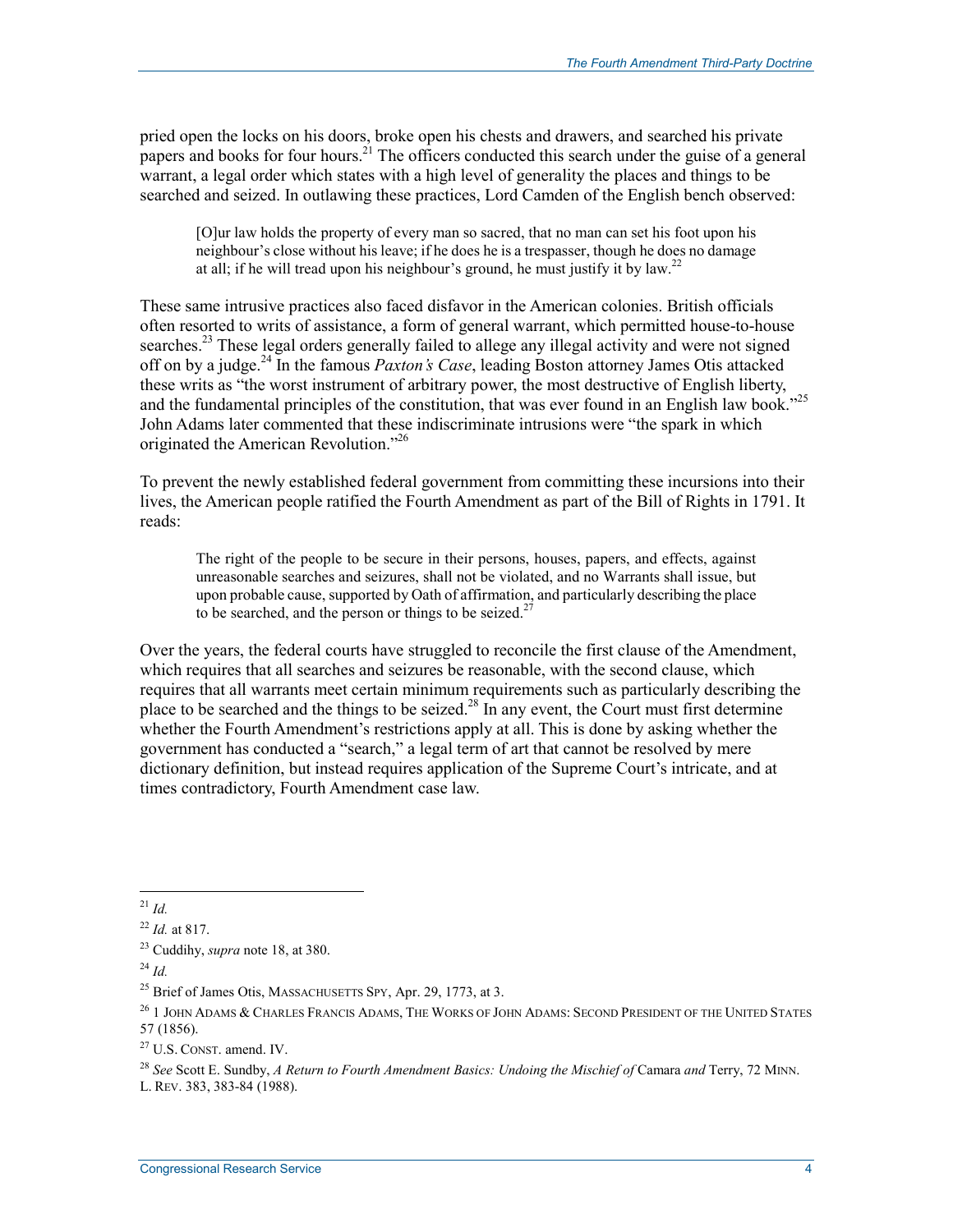#### **Early Definitions of a Fourth Amendment "Search"**

Although the Fourth Amendment was ratified in 1791, the Supreme Court's first in-depth interpretation of what constitutes a Fourth Amendment search did not arise until the 1886 case *United States v. Boyd.*29 In *Boyd*, the government obtained a court order for the Boyds to provide an invoice of goods they imported which the government planned to use against them in court. The Boyds produced the invoice, but protested that its production constituted an unreasonable search and seizure under the Fourth Amendment. Looking to *Entick* and other pre-Revolutionary cases for guidance, the Court found that the production of private papers was so similar to an actual invasion into one's home that it constituted a Fourth Amendment search.<sup>30</sup>

Although *Boyd* instructed that the Fourth Amendment should be "liberally construed,"31 the Court narrowed the scope of what constitutes a search in *Olmstead v. United States*. 32 In that case, federal agents investigating the bootlegging activities of a criminal syndicate placed a wiretap on several phone lines running from the homes and office of four suspects. At no point did the officers trespass upon the defendants' property to conduct the tap. The Court held that these wiretaps should not be considered a search as the "Amendment itself shows that the search is to be of material things—the person, house, papers, and effects," and the intangible voice of the defendants was not covered by its literal terms. The Court further found that the agents did not engage in "an actual physical invasion" of Olmstead's home for purposes of conducting the wiretap.33 Dissenting in *Olmstead*, Justice Brandeis observed that in the past, most notably in *Boyd*, the Court "refused to place an unduly literal construction" upon the Fourth Amendment.<sup>34</sup> Instead, he continued:

The protection guaranteed by the amendment[] is much broader in scope. The makers of our Constitution ... sought to protect Americans in their beliefs, their thoughts, their emotions and their sensations. They conferred, as against the government, the right to be let alone-the most comprehensive of rights and the right most valued by civilized men. To protect, that right, every unjustifiable intrusion by the government upon the privacy of the individual, whatever the means employed, must be deemed a violation of the Fourth Amendment.<sup>35</sup>

Nonetheless, in the ensuing years, the Court assessed whether there was a search based on whether a physical trespass occurred. For instance, it was not considered a search when police engaged in eavesdropping absent a trespass.<sup>36</sup> However, where the police trespassed upon the suspect's property—even by an inch—the Court held that the Fourth Amendment applied.<sup>37</sup> Forty years later the Court would expressly overrule *Olmstead*'s literal, trespass-based interpretation of the Fourth Amendment for a privacy-based test.

 $^{29}$  United States v. Boyd, 116 U.S. 616 (1886).

 $30$  *Id.* 

<sup>31</sup> *Id.*

<sup>32</sup> Olmstead v. United States, 277 U.S. 438 (1928).

<sup>33</sup> *Id.* at 466.

<sup>&</sup>lt;sup>34</sup> *Id.* at 476 (Brandeis, J, dissenting).

<sup>&</sup>lt;sup>35</sup> *Id.* at 478 (Brandeis, J, dissenting).

<sup>36</sup> Goldman v. United States, 316 U.S. 129, 135 (1942).

<sup>37</sup> Silverman v. United States, 365 U.S. 505, 511-12 (1961).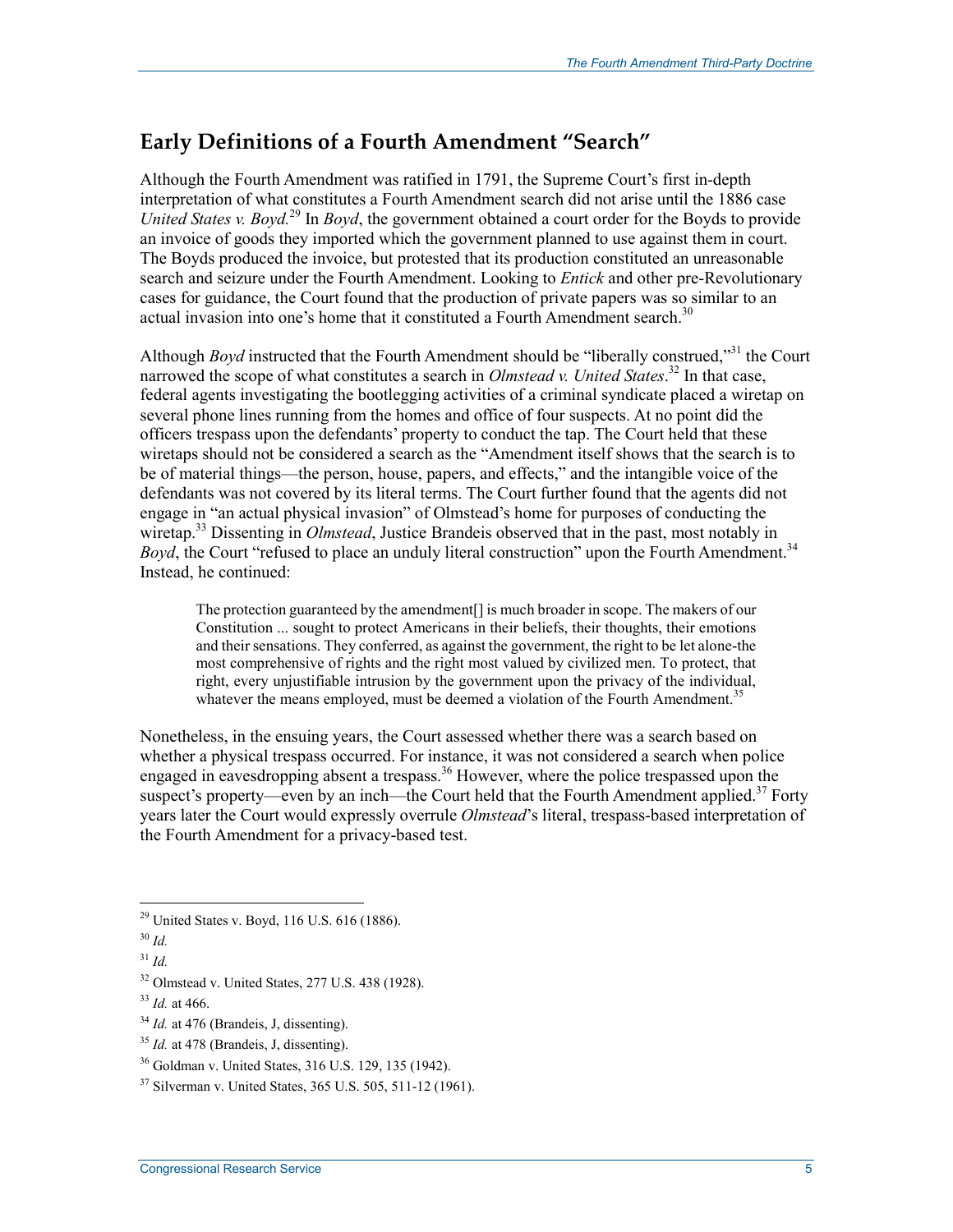### **Reasonable Expectation of Privacy and the Secrecy Model of Privacy**

In 1967, the Court decided *Katz v. United States*, which abandoned the literal interpretation of the Fourth Amendment—one that protected only persons, houses, papers, and effects—to one that also protected intangible interests such as privacy.<sup>38</sup> However, while the Court sought to expand what the Fourth Amendment protects, certain passages in *Katz* simultaneously foreclosed protection for anything a person exposes to the public or another person. This would have significant consequences for government access to records and other information held by third parties.

In *Katz*, the FBI was investigating the illegal gambling activities of Mr. Katz. The FBI had attached an electronic eavesdropping device to the outside of the telephone booth in which Katz made calls and offered evidence of these calls against Katz at his prosecution. Quite sensibly, the parties framed the question presented in light of *Olmstead*'s physical trespass theory, the controlling Fourth Amendment theory of the day. They debated whether a telephone booth was a "constitutionally protected area" such that attaching the listening device to its outside would constitute a Fourth Amendment search.<sup>39</sup> The Court, speaking through Justice Stewart, looked beyond this traditional inquiry into protected areas, and instead declared that the "Fourth Amendment protects people, not places.<sup>340</sup> He observed that the "Amendment protects individual privacy against certain kinds of governmental intrusion," but also instructed that it "cannot be translated into a general constitutional 'right to privacy[.]'" Such a "right to be let alone by other people" is left largely to protection under state law.41 In bypassing *Olmstead* and formulating the scope of the Fourth Amendment in light of privacy principles, it became necessary for the Court to lay down a rule to determine which privacy interests would be protected and which would not. Unfortunately, the majority provided little by way of guidance on the scope of this rule, beyond to say that what a person "seeks to preserve as private, even in an area accessible to the public, may be constitutionally protected" and that the use of the electronic eavesdropping device violated Katz's privacy, upon which he "justifiably relied."42 Concurring, Justice Harlan developed a twopart framework for answering this question, which would become *Katz*'s controlling test.<sup>43</sup> Under Justice Harlan's formulation, a court first asks whether the person exhibited an actual or subjective expectation of privacy and second whether society is likely to deem that expectation reasonable.<sup>44</sup>

Beyond its general assertion that the Fourth Amendment protects people, not places, the majority made an equally far-reaching observation that "[w]hat a person knowingly exposes to the public, even in his own home or office, is not a subject of Fourth Amendment protection."<sup>45</sup> This rule

<sup>38</sup> Katz v. United States, 389 U.S. 347 (1967).

<sup>39</sup> *Id.* at 349.

<sup>40</sup> *Id.* at 351.

<sup>41</sup> *Id.* at 350.

<sup>42</sup> *Id.* at 351, 353.

<sup>43</sup> *Id.* at 360 (Harlan, J., concurring); *see* Kyllo v. United States, 533 U.S. 27, 32-33 (2001) ("In assessing when a search is not a search, we have applied somewhat in reverse the principle first enunciated in *Katz v. United States*. ... As Justice Harlan's oft-quoted concurrence described it, a Fourth Amendment search occurs when the government violates a subjective expectation of privacy that society recognizes as reasonable.").

<sup>44</sup> *Id.* at 361 (Harlan, J. concurring).

<sup>45</sup> *Katz*, 389 U.S. at 351-52.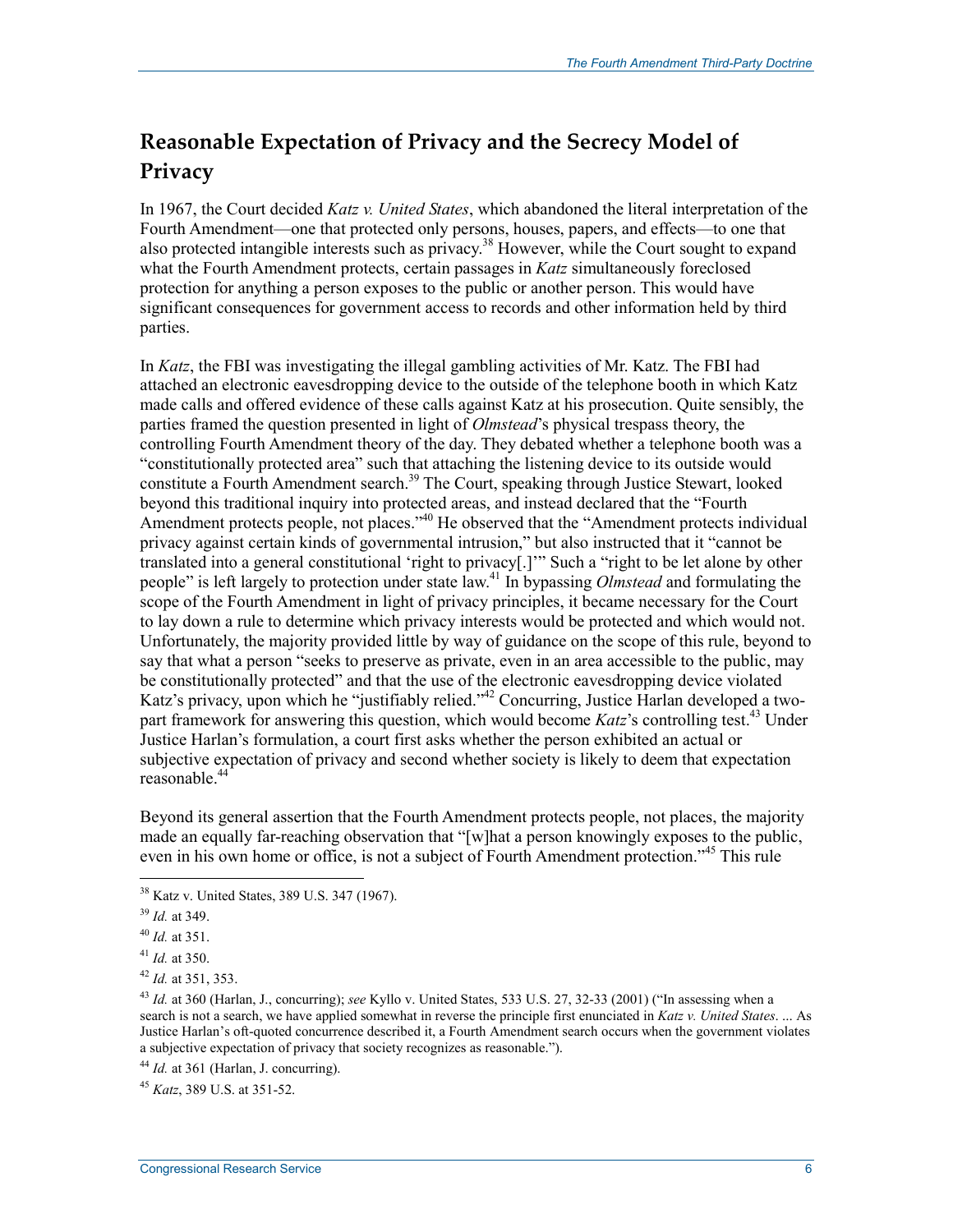adopts what can be called the secrecy model of privacy. Under the secrecy model, once a fact is disclosed to the public in any way, the information is no longer entitled to privacy protection.<sup>46</sup> This secrecy model, along with the assumption of the risk theory discussed below, would form the underpinnings of the modern third-party doctrine.

### **Third-Party Doctrine Jurisprudence**

The idea that what a person knowingly exposes to the public is not entitled to constitutional protection was not an invention of the *Katz* court, but was embedded in Fourth Amendment jurisprudence for quite some time. In one of the first Fourth Amendment cases, *Ex parte Jackson*, the Court held that anything "exposed" on the outside of a parcel of mail is not entitled to Fourth Amendment protection.<sup>47</sup> Similarly, under what has come to be known as the "plain view" doctrine, Justice Brandeis noted in the 1927 case *United States v. Lee* that the use of a searchlight to view cases of liquor on the deck of a ship was not a Fourth Amendment search.<sup>48</sup> More prominently, the Court decided a series of cases throughout the  $20<sup>th</sup>$  century holding that people do not have a reasonable expectation that a person with whom they are conversing will not later reveal that conversation to the police. The third-party doctrine would later be extended to documents and transactional data shared with third parties.

#### **Undercover Informant Cases**

In a series of five cases throughout the  $20<sup>th</sup>$  century, the Supreme Court assessed the constitutionality of the use of undercover agents or informants under the Fourth Amendment. In *On Lee v. United States*, the government wired an "undercover agent" with a microphone and sent him into On Lee's laundromat to engage him in incriminating conversation.<sup>49</sup> An agent of the Bureau of Narcotics sat outside with a receiving set to hear the conversation. In the course of these conversations, On Lee made incriminating statements, which the agent later testified to at On Lee's trial. On Lee argued that this evidence was obtained in violation of the Fourth Amendment. In an opinion authored by Justice Jackson, the Court disagreed, noting that On Lee was "talking confidentially and indiscreetly with one he trusted" and that the agent was let into his shop "with the consent, if not implied invitation" of On Lee.<sup>50</sup>

In a similar case, *Lopez v. United States*, the defendant attempted to bribe an internal revenue agent, who during some of these conversations was wearing a recording device.<sup>51</sup> At trial, Lopez moved to suppress evidence of the wire recordings as fruits of an unlawful search. Relying on the *On Lee* decision, the Court rejected this argument on the grounds that the defendant consented to the agent being in his office and "knew full well" that the statements he made to the agent could

<sup>46</sup> Solove, *supra* note 11, at 8.

<sup>47</sup> *Ex parte* Jackson, 96 U.S. 727, 736 (1877).

<sup>48</sup> *See* United States v. Lee, 274 U.S. 559 (1927); *see also* United States v. Martin, 806 F.2d 204, 207 (8th Cir. 1986) ("[I]t was inappropriate to subject the agent's conduct of looking through the window of the truck to Fourth Amendment scrutiny in the first place. The agent's mere observation of gun parts left in plain view on the front seat of the truck did not implicate any Fourth Amendment rights.").

<sup>49</sup> On Lee v. United States, 343 U.S. 747, 748 (1952).

<sup>50</sup> *Id.* at 751-52.

<sup>51</sup> Lopez v. United States, 373 U.S. 427, 430 (1963).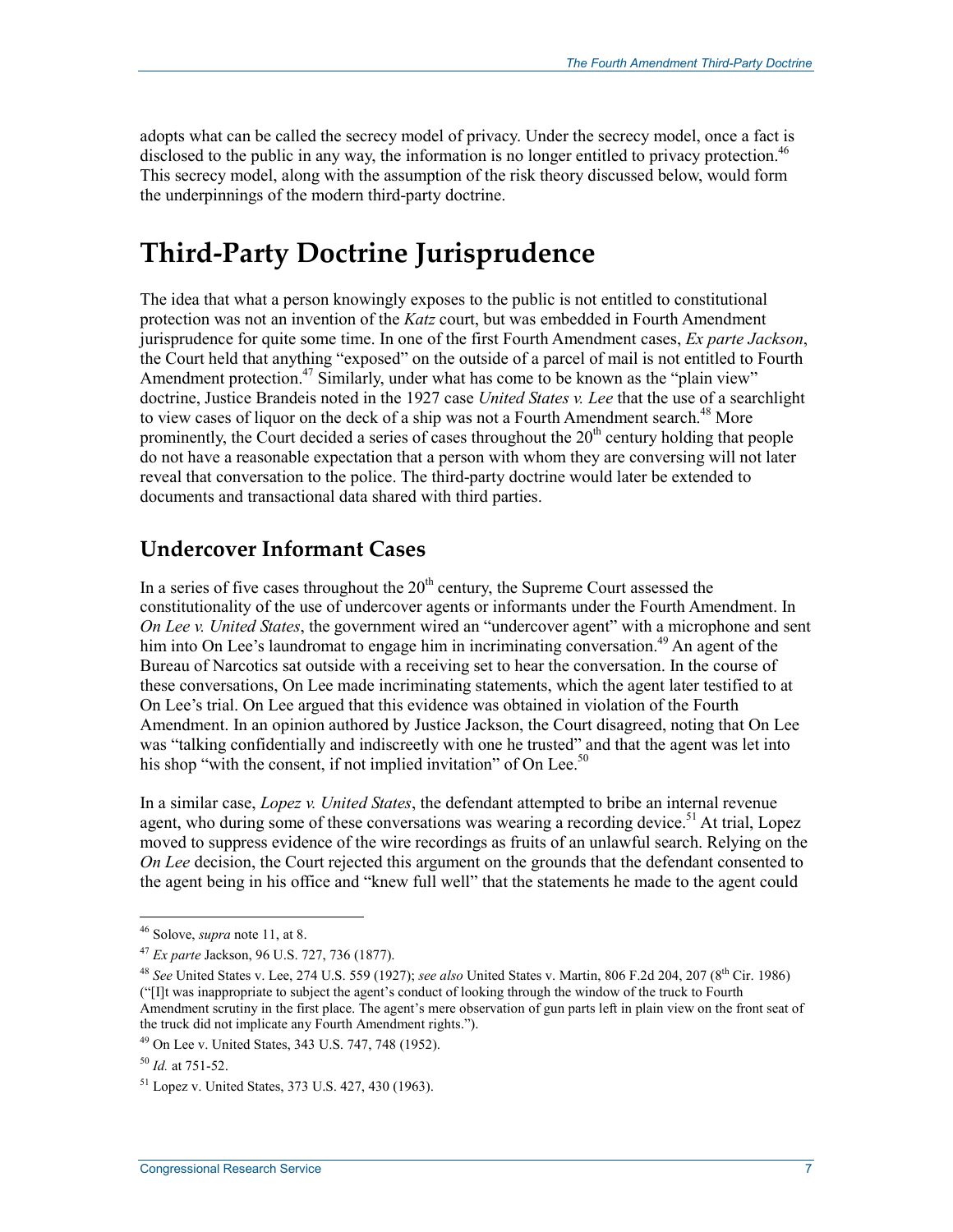be used against him.<sup>52</sup> Further, the Court noted that the listening device was not used to intercept conversations the agent could not have otherwise heard, but "instead, the device was used only to obtain the most reliable evidence possible of a conversation in which the Government's own agent was a participant and which that agent was fully entitled to disclose.<sup>553</sup>

In *Lewis v. United States*, the government sent an undercover federal narcotics agent to the defendant's home several times to purchase marijuana.<sup>54</sup> Over the defendant's objections, the agent was permitted to recount the conversations at trial. Upon review, the Supreme Court held that the conversations were not protected under the Fourth Amendment as the defendant had invited the federal agent into his home and that the statements were "willingly" made to the agent.<sup>55</sup>

Finally, in *Hoffa v. United States*, a government informant relayed to federal law enforcement agents the many conversations he had with Jimmy Hoffa about Hoffa's attempt to tamper with a jury.56 Because the informant did not enter Hoffa's hotel room by force, was invited to participate in the conversations by Hoffa, and was not a "surreptitious eavesdropper," the Court concluded that the Fourth Amendment had not been violated.<sup>5</sup>

There appear to be two motivating principles underlying these undercover informant cases. In one sense, the Court was applying *Olmstead*'s physical invasion test: because the informants had not trespassed into the defendants' homes or offices—in the words of pre-*Katz* case law, their "constitutionally protected areas"—there could be no constitutional invasion.<sup>58</sup> Rather, in each instance, the informant was invited onto the premises. For example, in *On Lee*, the Court observed that On Lee could not raise the issue of trespass as he had consented, if not invited, the agent to enter his business. A claim of trespass could only be made if the agent had entered by force or by show of authority.<sup>59</sup> In another sense, the Court found that voluntarily telling another person something gave him consent to share that information with another person including the government.<sup>60</sup> For instance, *Hoffa* instructed that the Fourth Amendment does not protect "a wrongdoer's misplaced belief that a person to whom he voluntarily confides his wrongdoing will not reveal it."<sup>61</sup>

Note that these cases came before *Katz* shifted the Fourth Amendment focus from property to privacy. Whether *Katz* would disturb this line of cases was a matter of "considerable

<u>.</u>

<sup>61</sup> *Hoffa*, 385 U.S. at 302.

<sup>52</sup> *Id.* at 437.

<sup>53</sup> *Id.* at 439.

<sup>54</sup> Lewis v. United States, 385 U.S. 206 (1966).

<sup>55</sup> *Id* at 210, 212.

<sup>56</sup> Hoffa v. United States, 385 U.S. 293, 296 (1966).

<sup>57</sup> *Id.* at 302.

<sup>58</sup> *See Lopez*, 373 U.S. at 439 ("And the device was not planted by means of an unlawful physical invasion of petitioner's premises under circumstances that would violate the Fourth Amendment.").

<sup>59</sup> *See* On Lee, 343 U.S. at 751-52.

<sup>&</sup>lt;sup>60</sup> *Hoffa*, 385 U.S. at 302 ("The government agent] was in the suite by invitation, and every conversation which he heard was either directed to him or knowingly carried on in his presence."); *Lopez*, 373 U.S. at 438 ("The only evidence obtained consisted of statements made by the [defendant] to the [government agent], statements which [the defendant] knew full well could be used against him by [the government agent] if he wished.").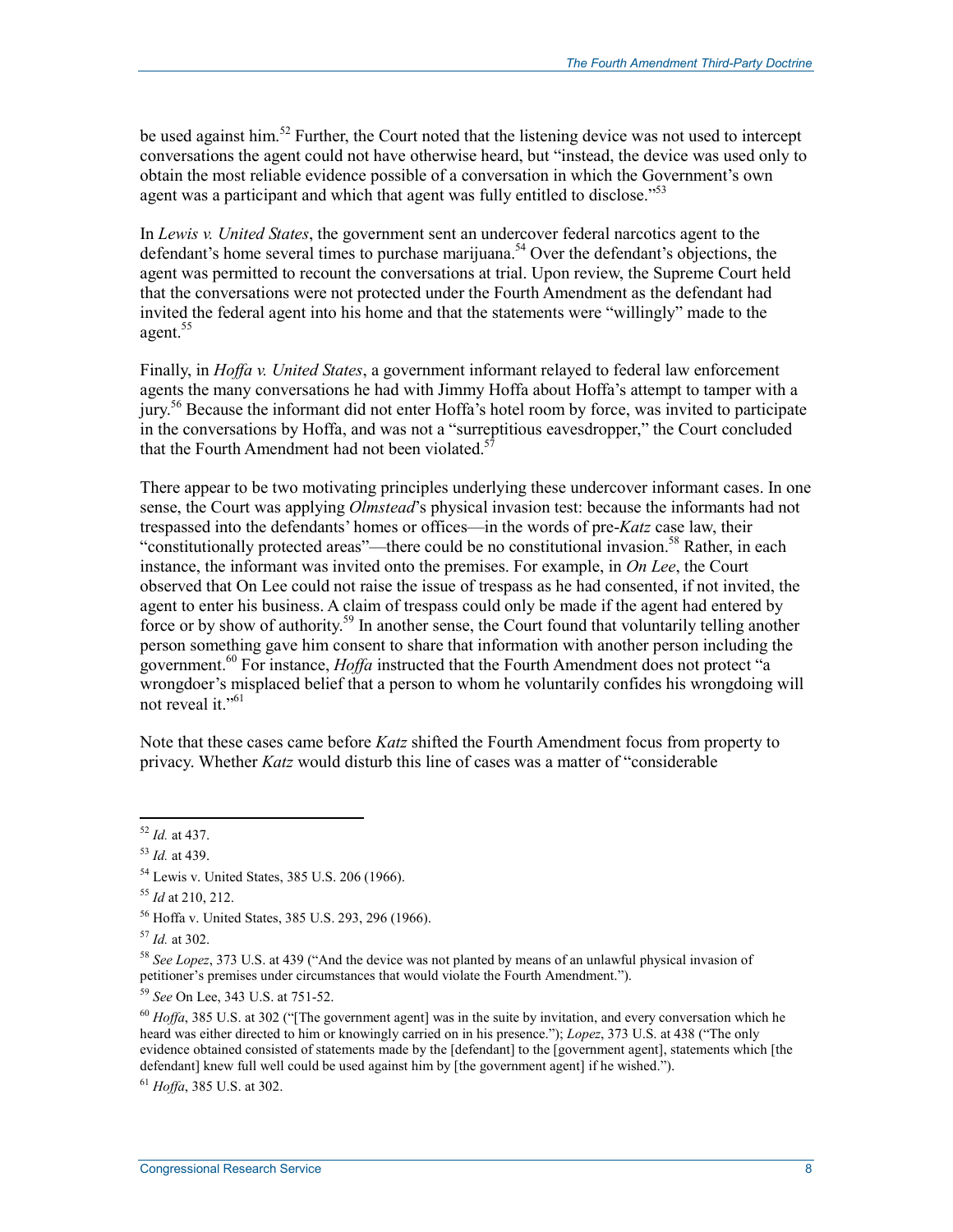speculation"62 until the Court decided *United States v. White* four years later. In *White*, an undercover informant wearing a radio transmitter engaged the defendant in several incriminating conversations, four of which took place at the informant's house, and several other conversations took place in the defendant's home, a restaurant, and in the informant's car.<sup>63</sup> The court of appeals in *White* interpreted *Katz* as implicitly overruling this line of cases as it was based on a trespass doctrine that was "squarely discarded" in *Katz*. 64 The Supreme Court disagreed, however, and upheld the surreptitious surveillance. The opinion accepted that the trespass rationale could not survive after *Katz*, but that the undercover informant cases were also supported by a "second and independent ground"—that the informant was not an uninvited eavesdropper, but a party to the conversation who was free to report what he heard to the authorities.<sup>65</sup> For the Court, White had assumed the risk that information he shared with the informant could be shared with the police.<sup>66</sup>

With *White*, the Court combined several ideas in its Fourth Amendment jurisprudence: first, that it is unreasonable for people to expect privacy in information they share with another, and second, that they assume the risk that that information can be handed over to the government.<sup>67</sup> With these two theories in mind, the Court resolved two major third-party doctrine cases in the 1970s, *United States v. Miller* and *Smith v. Maryland*. 68 These cases would become the cornerstone of the modern third-party doctrine, and have been heavily relied upon by government officials to access various types of transactional data without a search warrant.

#### *Miller v. United States***—Subpoena for Bank Records**

In 1976, the Court took up its first major third-party doctrine case to deal with transactional documents in *Miller v. United States*. In that case, agents of the Treasury Department's Alcohol, Tobacco, and Firearms Bureau were investigating Mitch Miller for his participation in an illegal whiskey distillery.<sup>69</sup> The agents subpoenaed the presidents of several banks in which Miller had an account to produce all records of accounts including savings, checking accounts, and any loans he may have had. The banks never informed Miller that the subpoenas had been served, but ordered their employees to comply with the subpoenas. At one bank, an agent was shown

<sup>62</sup> *See* 1 WAYNE R. LAFAVE, SEARCH AND SEIZURE § 2.2(f) (2004).

<sup>63</sup> United States v. White, 401 U.S. 745, 746-47 (1971).

 $64$  United States v. White, 405 F.2d 838 (7<sup>th</sup> Cir. 1969).

<sup>65</sup> *White*, 401 U.S. at 750 (quoting *On Lee*, 343 U.S. at 753-54) ("It would be a dubious service to the genuine liberties protected by the Fourth Amendment to make them bedfellows with spurious liberties improvised by farfetched analogies which would liken eavesdropping on a conversation, with the connivance of one of the parties, to an unreasonable search or seizure.")).

<sup>66</sup> *Id.* at 752 ("Inescapably, one contemplating illegal activities must realize that his companions may be reporting to the police."). Assumption of the risk is more commonly found in the context of tort law, where a person assumes certain risks that accompany the activities he is engaged in. *See* Murphy v. Steeplechase Amusements Co., 250 N.Y. 479 (1929) (Cardozo, J.) ("Volenti non fit injuria. One who takes part in such a sport accepts the dangers that inhere in it so far as they are obvious and necessary, just as a fencer accepts the risk of a thrust by his antagonist or a spectator at a ball game the chance of contact with the ball.").

<sup>67</sup> While primarily concerned with the Fifth Amendment right to self-incrimination, *Couch v. United States* , 409 U.S. 322, 335(1973), observed that "there can be little expectation of privacy where [tax] records are handed to an accountant, knowing that mandatory disclosure of much of the information therein is required in an income tax return.").

<sup>68</sup> United States v. Miller, 425 U.S. 435 (1976); Smith v. Maryland, 442 U.S. 735 (1979).

<sup>69</sup> *Miller*, 425 U.S. at 437.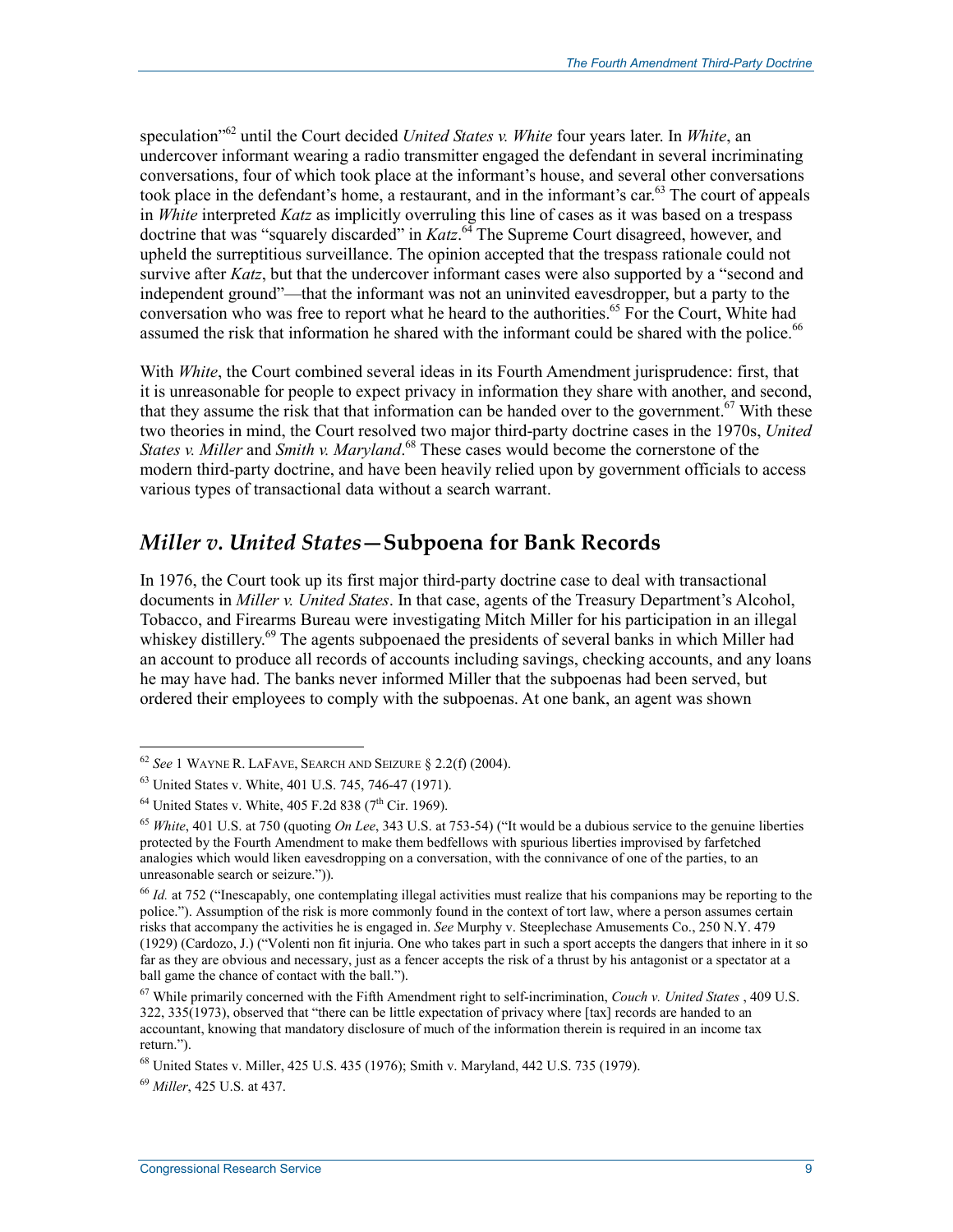microfilm of Miller's account and provided copies of "one deposit slip and one or two checks."<sup>70</sup> At the other bank, the agent was shown similar records and was given copies of "all checks, deposit slips, two financial statements, and three monthly statements.<sup>"71</sup> Copies of the checks were later introduced into evidence at Miller's trial.

The lower court held that the government had unlawfully circumvented the Fourth Amendment by first requiring the banks to maintain the customer's records for a certain period of time and second by using insufficient legal process to obtain those records from the bank. In a 7-2 ruling, the Supreme Court reversed and held that subpoenaing the bank records without a warrant did not violate the Fourth Amendment. The opinion by Justice Powell discarded the first argument by noting that previous case law held that merely requiring the bank to retain its customers' records did not constitute a Fourth Amendment search.<sup>72</sup> That previous case, however, did not resolve whether a subpoena was sufficient to access those documents.<sup>73</sup> Miller argued that the bank kept copies of personal records that he gave to the bank for a limited purpose and in which he retained a reasonable expectation of privacy under *Katz*. The Court, applying language from *Katz*, noted that "[w]hat a person knowingly exposes to the public ... is not a subject of Fourth Amendment protection."<sup>74</sup> The Court concluded that banking documents were not "confidential" communications," but rather negotiable instruments that were required to transact business between the customer and the bank. All of the documents contained information "voluntarily conveyed to the banks and exposed to their employees in the ordinary course of business.<sup> $.75$ </sup> As with the undercover agent cases, once documents were shared with the bank, they could then be given to the government without requiring a search warrant. Citing to *White*, Justice Powell instructed that a bank customer "takes the risk, in revealing his affairs to another, that the information will be conveyed by that person to the government.<sup> $376$ </sup> Looking to both this assumption of the risk theory and the secrecy model, the Court then included the following sentence which would come to encapsulate the third-party doctrine:

This Court has held repeatedly that the Fourth Amendment does not prohibit the obtaining of information revealed to a third party and conveyed by him to Government authorities, even if the information is revealed on the assumption that it will be used only for a limited purpose and the confidence placed in the third party will not be betrayed.<sup>77</sup>

Based on this assertion, Miller could have no reasonable expectation of privacy in the bank records and thus the introduction of them at his prosecution did not contravene the Fourth Amendment.

<sup>1</sup> <sup>70</sup> *Id.* at 438.

<sup>71</sup> *Id*.

<sup>72</sup> *Miller*, 425 U.S. at 441 (quoting California Bankers Assn. v. Shultz, 416 U.S. 21, 54 (1974)).

<sup>73</sup> *See California Bankers Ass'n*, 416 U.S. at 54 n.24.

<sup>74</sup> *Miller*, 425 U.S. at 442 (quoting Katz v. United States, 389 U.S. 347, 351 (1967)).

<sup>75</sup> *Id.* 

<sup>76</sup> *Id.* at 443.

<sup>77</sup> *Id.* at 443.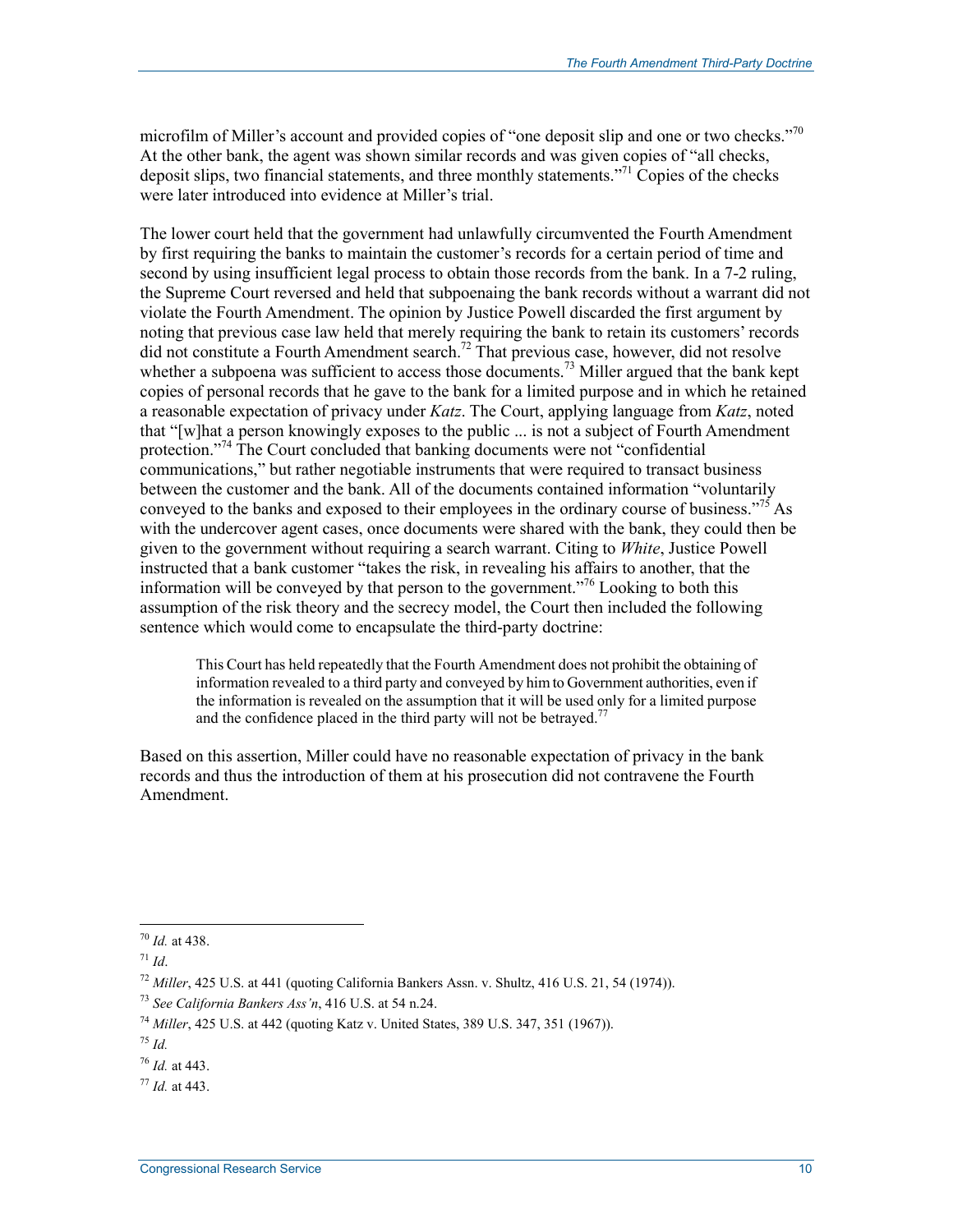#### *Smith v. Maryland***—Subpoena for Telephone Call Records**

Several years later, the Court took up the second major third-party doctrine case, *Smith v. Maryland,*<sup>78</sup> which would have major implications for government collection of transactional records, especially those held by third-party companies.

In *Smith*, the police were investigating the robbery of a young woman, who gave the police a description of her assailant and the vehicle seen near the scene of the crime.<sup>79</sup> The police later spotted a man matching the victim's description driving an identical vehicle in her neighborhood, which they traced back to Michael Smith. Upon police request, the telephone company installed a pen register at its central office to record the telephone numbers dialed from Smith's home. The device was installed without a warrant or court order. Through the pen register, the police learned that a call was placed from Smith's home to the victim's phone, which would eventually connect Smith to the robbery. At trial, Smith claimed that any evidence obtained from the pen register violated his Fourth Amendment rights as the police failed to obtain a warrant before installing it. This motion was denied, Smith was later convicted of robbery, and the appeals court affirmed his conviction, holding that the installation of the pen register was not a Fourth Amendment search.<sup>80</sup>

In line with Justice Harlan's formulation of the *Katz* privacy test, the Supreme Court asked the following questions: first, whether Smith had a subjective expectation of privacy in the numbers he dialed, and second, whether that expectation was reasonable.<sup>81</sup> As to the former, the Court "doubt[ed] that people in general entertain any actual expectation of privacy in the numbers they dial."82 The Court assumed that people, in the main, know and understand that they must convey the dialed numbers to the company to complete the call; that the company has a process of recording those numbers; and that the company actually does record those numbers for various business reasons. It deduced this partially from the fact that phone books inform consumers that the telephone companies "can frequently help in identifying to authorities the origin of unwelcome and untroublesome calls" and that customers see a list of their calls recorded on their monthly phone bills.<sup>83</sup>

Even if *Smith* did harbor a subjective expectation of privacy, the Court found that "this expectation is not 'one society is prepared to recognize as 'reasonable."<sup>84</sup> Justice Blackmun cited to *Miller*, *White*, *Hoffa*, and *Lopez* for the proposition that "a person has no legitimate expectation of privacy in information that he voluntarily turns over to third parties."<sup>85</sup> Because Smith "voluntarily conveyed" the telephone numbers to the company in the process of making the call, he had "exposed" that information to the company's equipment in the "ordinary course of business" and thus could not reasonably expect privacy in that information.<sup>86</sup> Moreover, the Court

- <sup>82</sup> *Id.* at 742.
- <sup>83</sup> *Id.* at 742-43

<sup>78</sup> Smith v. Maryland, 442 U.S. 735 (1979).

<sup>79</sup> *Id.* at 737.

<sup>80</sup> Smith v. Maryland, 283 Md. 156, 173 (1978).

<sup>81</sup> *Smith*, 442 U.S. at 740.

<sup>84</sup> *Id.* at 743 (quoting *Katz*, 389 U.S. at 361).

<sup>85</sup> *Id.* at 743-44.

<sup>86</sup> *Id.* at 744.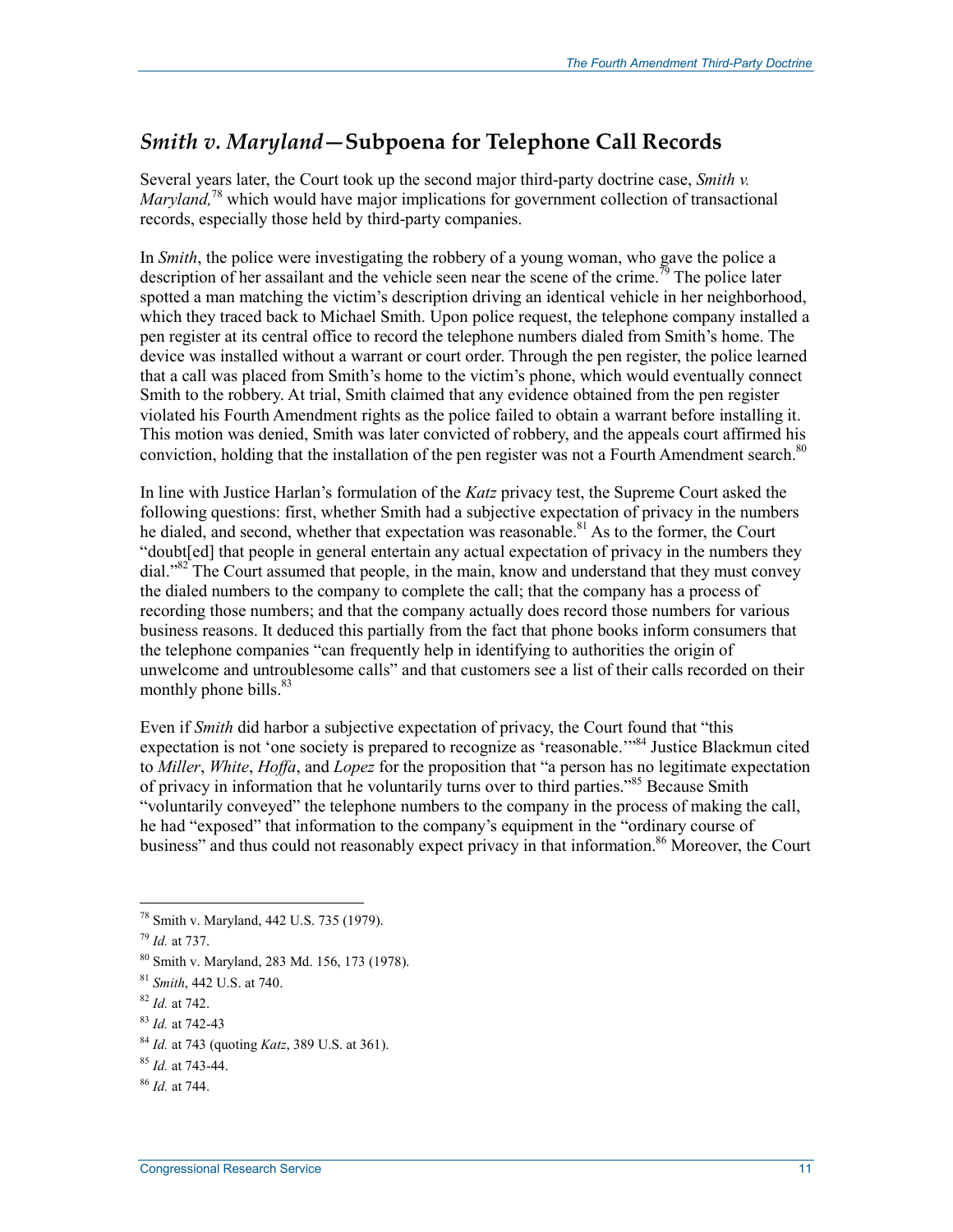found that Smith "assumed the risk" that the telephone company would reveal to the police the numbers he dialed.<sup>87</sup>

Although *Smith* was the Court's last significant pronouncement on the parameters of the thirdparty doctrine, the lower federal courts have applied it in various contexts, with a significant number of these cases dealing with the transfer of electronic information.

#### **Other Applications of the Third-Party Doctrine**

After *Miller* and *Smith*, the courts have applied the third-party doctrine to a host of various scenarios including metadata connected to Internet communications, cell phone location information, and utility billing records, among others. These cases generally divide along a content/non-content distinction: the content of a communication, such as the body of an email, does not fall within third-party doctrine, and other Fourth Amendment rules apply. Addressing information, such as the to/from line in an email, the outside of a letter, or the telephone numbers dialed, however, are covered by the doctrine. There have been various rationales for this divide, the most compelling being the difference between the recipient of the information and companies that act merely as a conduit or intermediary between two people communicating with each other.

The difference in constitutional treatment between the content of a communication and its noncontent addressing information dates at least as far back as the  $19<sup>th</sup>$  century. In the 1877 case  $Ex$ *parte Jackson*, the Supreme Court held that the content of a mailed letter was protected under the Fourth Amendment, while the information exposed to the public, such as the address written on the outside, was not.88 This dichotomy was further developed in *Katz* and *Smith*. In *Katz*, the Court protected the content of Mr. Katz's communication (his voice), noting that a caller is "surely entitled to assume that the words he utters into the mouthpiece will not be broadcast to the world."89 *Non*-content information was not before the Court in *Katz*. On the other hand, *Smith* left non-content information, the numbers he dialed, unprotected, as pen registers do not allow law enforcement to "hear sound" and "[n]either the purport of any communication between the caller and the recipient of the call, their identities, nor whether the call was even completed is disclosed[.] $"^{90}$ 

This distinction between content and non-content has also been applied in the lower courts. In *United States v. Warshak*, the Sixth Circuit Court of Appeals held that individuals enjoy a reasonable expectation of privacy in the *content* of their emails.<sup>91</sup> The panel noted that "email" requires strong protection under the Fourth Amendment; otherwise, the Fourth Amendment would prove an ineffective guardian of private communication, an essential purpose it has long been recognized to serve."92 Following *Smith*'s lead, the courts have taken the opposite approach to non-content or addressing information that accompanies an email or other electronic

<sup>87</sup> *Id.* 

<sup>88</sup> *Ex parte* Jackson, 96 U.S. 727, 733 (1877); *see also* United States v. Jacobsen, 466 U.S. 109, 114 (1984) ("Letters and other sealed packages are in the general class of effects in which the public at large has a legitimate expectation of privacy; warrantless searches of such effects are presumptively unreasonable").

<sup>89</sup> Katz v. United States, 389 U.S. 347, 352 (1967).

<sup>90</sup> *Smith*, 442 U.S. at 741 (quoting United States v. New York Tel. Co. 434 U.S. 159, 167 (1977)).

<sup>&</sup>lt;sup>91</sup> United States v. Warshak, 631 F.3d 266, 288 (6<sup>th</sup> Cir. 2010); *see also* City of Ontario v. Quon, 560 U.S. 746, 757 (2010) (assuming that petitioner had reasonable expectation of privacy in content of emails).

<sup>92</sup> *Id.* at 286.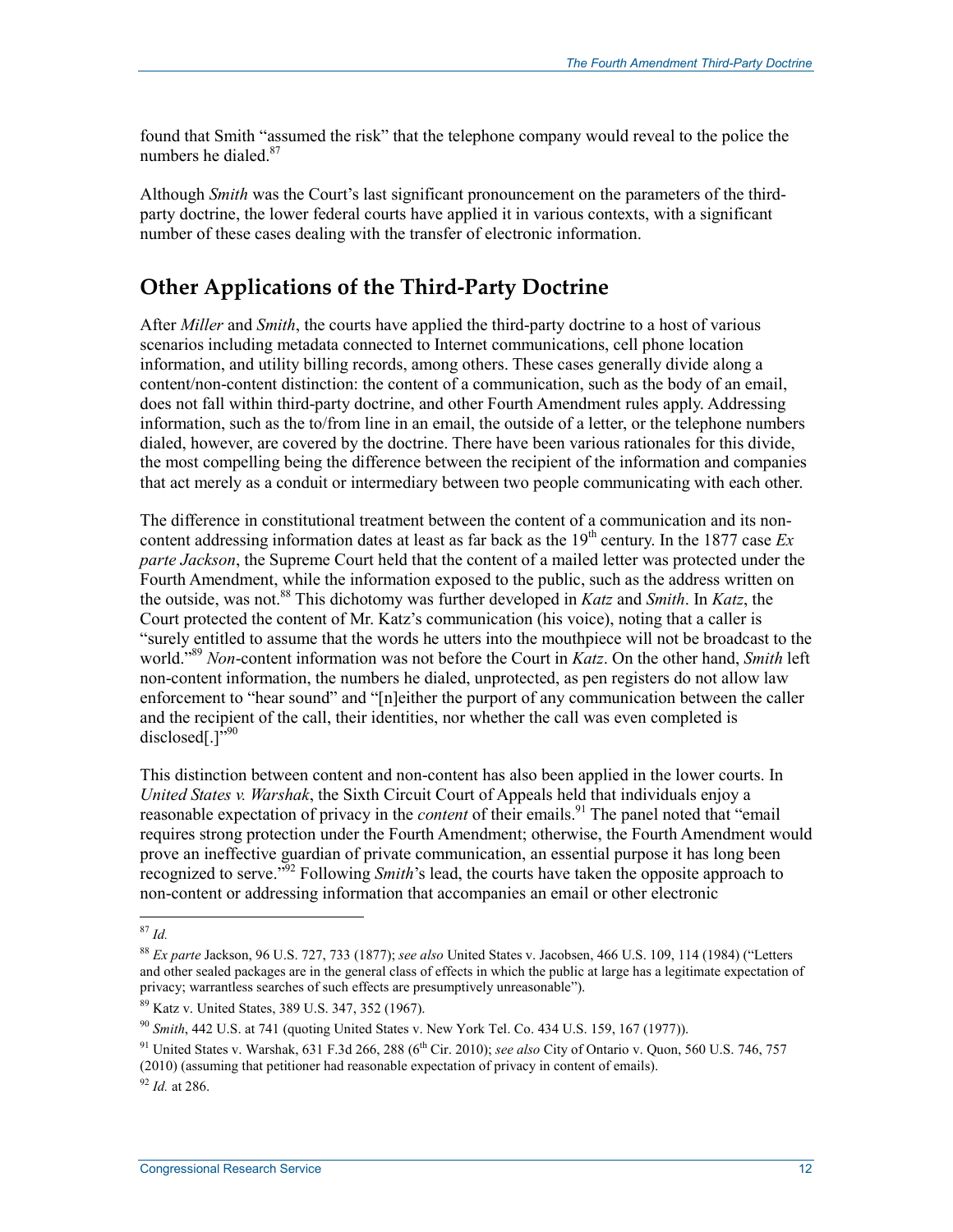communications. In *United States v. Forrester*, for example, the Ninth Circuit Court of Appeals held that the to/from addresses of emails, the IP addresses of websites a person visits, and the total volume of data transmitted to or from a certain account were not subject to Fourth Amendment protection.<sup>93</sup> The Ninth Circuit found that like the telephone numbers in *Smith*, email and Internet users should know that addressing information "is provided to and used by Internet Service Providers (ISP) for the specific purpose of directing the routing of information.<sup>"94</sup> Moreover, the court noted that although the government can make an "educated guess" about what was said in a message or viewed on a particular website, this information does not "necessarily reveal any more about the underlying contents of the communication than do phone numbers."<sup>95</sup> Further emphasizing this distinction, while *Smith* covered the telephone numbers a person dials to make a call, government access to the numbers dialed after a call has been placed, known as "post-cut through dialed digits," is considered a Fourth Amendment search.<sup>96</sup> These numbers, which might include "bank account numbers, Social Security numbers, prescription numbers, and the like," constitute the "contents of communications" and are "the kind of information that an individual wants and reasonably expects to be kept private." $97$ 

Another dividing line between protected and unprotected information pertains to the identity of the service provider in the chain of communication. If the provider is seen as a party to the transaction and is a *recipient* of the information, the records are generally considered "business records" of that company and subject to the third-party doctrine. This rationale is similar to that applied in the undercover informant cases. Although the information provided to an informant constitutes the content of the communication, it is not protected because it was spoken directly to the agent—in other words, the agent was the *recipient* of that information. Alternatively, where the company merely acts as a *conduit* or *intermediary* and "passively convey[s]" that information to an end-user, the material is generally not subject to the third-party doctrine.<sup>9</sup>

In *Warshak*, the Sixth Circuit noted that the ISP was acting as an "intermediary that makes email communication possible."<sup>99</sup> Just like the post office which acts as an intermediary of a letter, and the telephone company which acts as an intermediary to the voice content of phone calls, "emails must pass through an ISP's server to reach their intended recipient."<sup>100</sup> And just as the police are prohibited from accessing communications from the post office or a telephone company without first obtaining a warrant, the Sixth Circuit held that a warrant should equally be required to access more modern forms of communications.<sup>101</sup> Distinguishing the bank records case *Miller*, the court found that whereas the bank records, checks, and deposit slips in *Miller* were given directly to the

<sup>95</sup> *Id.*

<sup>&</sup>lt;sup>93</sup> United States v. Forrester, 512 F.3d 500, 510 (9<sup>th</sup> Cir. 2007).

<sup>94</sup> *Id.* at 510.

<sup>96</sup> See *In Re* of Applications of the United States of America for Orders (1) Authorizing the Use of Pen Registers and Trap and Trace Devices and (2) Authorizing Release of Subscriber Information, 515 F. Supp. 2d 325, 339 (E.D.N.Y. 2007); *see also In re* Application of the United States of America for an Order Authorizing (1) Installation and Use of a Pen Register and Trap and Trace Device or Process, (2) Access to Customer Records, and (3) Cell Phone Tracking, 441 F. Supp. 2d 816, (S.D. Tex. 2006) (deciding case on statutory grounds but noting constitutional concern with access to post-cut-through dialed digits without a warrant based upon probable cause).

<sup>97</sup> *In re Application for Subscriber Information*, 515 F. Supp. 2d at 336.

<sup>98</sup> *Forrester*, 512 F.3d at 510.

<sup>99</sup> *Warshak*, 631 F.3d at 286.

 $100$  *Id.* 

 $101$  *Id.*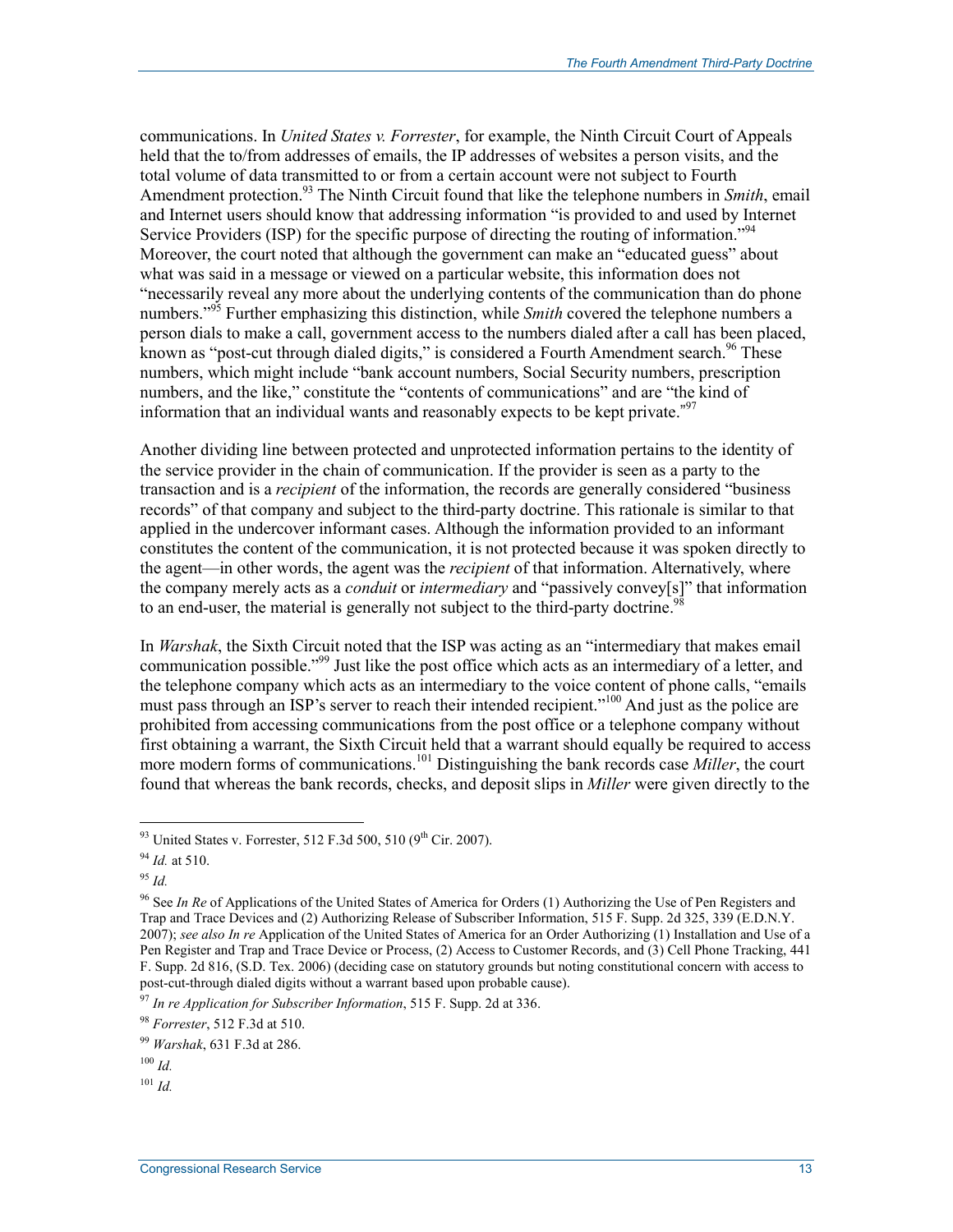banks to be used in the "ordinary course of business," the ISP was the "intermediary, not the intended recipient of the emails."102 The court rejected the government's arguments that the "ability" and "right" of the ISP to access emails stored on its servers should eliminate any Fourth Amendment privacy interests, as a similar ability of the telephone operators in *Katz* to listen in on conversations carried over their system did not eliminate a user's reasonable expectation of privacy.<sup>103</sup>

Another prominent example of this conduit versus recipient dichotomy can be found in lower federal court cases treating cell location data as a business record not subject to Fourth Amendment protection. In a 2013 Fifth Circuit Court of Appeals case, the government sought access to two months of historical cell site location data, which provides the location of a cell phone based on its proximity to the nearest cell tower.<sup>104</sup> Noting this distinction between intermediary and recipient, the court found that cell site records are "clearly business records" for which the third-party doctrine should apply, as the cell provider is a party to the transaction; the location information is not transferred to anyone but the provider; and the location information is needed to route the call.<sup>105</sup> Like the Fifth Circuit, several lower courts have applied the third-party doctrine to hold that access to cell site location information is not a Fourth Amendment search.<sup>106</sup>

However, over the past several years, a growing number of judges have pushed back against government attempts to circumvent the Fourth Amendment warrant requirement when seeking information about an individual's cell phone location data. The District Court for the Eastern District of New York, for instance, found that while the third-party doctrine generally covers the type of location information produced by a cell phone call, the "cumulative" collection of 113 days of constant surveillance implicated sufficiently heightened privacy interests to warrant an exception to the third-party doctrine.<sup>107</sup> This argument is based on the "mosaic theory" of the Fourth Amendment, which holds that while short-term monitoring may not reveal anything overly private about an individual, the aggregation of this information can be much more revealing.<sup>108</sup> In an alternative approach, the Third Circuit Court of Appeals reasoned that a cell phone user does not "voluntarily" share his location with a cell phone provider "in any meaningful way," prohibiting application of the third-party doctrine, but held that it was left to the discretion of the magistrate judge whether a warrant would be required.<sup>109</sup>

A more recent legal problem facing the lower courts is determining whether the third-party doctrine should apply to "cell tower dumps." These are instances in which the government is looking for the cell phone records of *unknown* persons who may have made a cell phone call after

<sup>102</sup> *Id.* at 288.

<sup>&</sup>lt;sup>103</sup> *Id.* (emphasis in original).

<sup>&</sup>lt;sup>104</sup> *In re* Application of the United States of America for Historical Cell Site Data, 724 F.3d 600, 602 (5<sup>th</sup> Cir. 2013). <sup>105</sup> *Id.* at 612.

<sup>106</sup> *See, e.g.*, *In re* Application of the United States of America for an Order for Disclosure of Telecommunications Records and Authorizing the Use of a Pen Register and Trap and Trace, 405 F. Supp. 2d 435, 449-50 (S.D.N.Y. 2005); United States v. Graham, 846 F. Supp. 2d 384, 403 (D. Mar. 2012); United States v. Benford, No. 2:09-CR-86, 2010 WL 1266507 (N.D. Ind. 2010).

<sup>&</sup>lt;sup>107</sup> *In re* Application of the United States of America for an Order Authorizing the Release of Historical Cell-Site Information, 809 F. Supp. 2d 113, 126 (E.D.N.Y. 2011).

<sup>108</sup> See *infra* "Implications of *United States v. Jones* on the Third-Party Doctrine," pp. 21-23.

<sup>109</sup> *See In re* Application of the United States of America for an Order Directing a Provider of Electronic Communication Service to Disclose Records to the Government, 620 F.3d 304, 317-18 (3d 2010).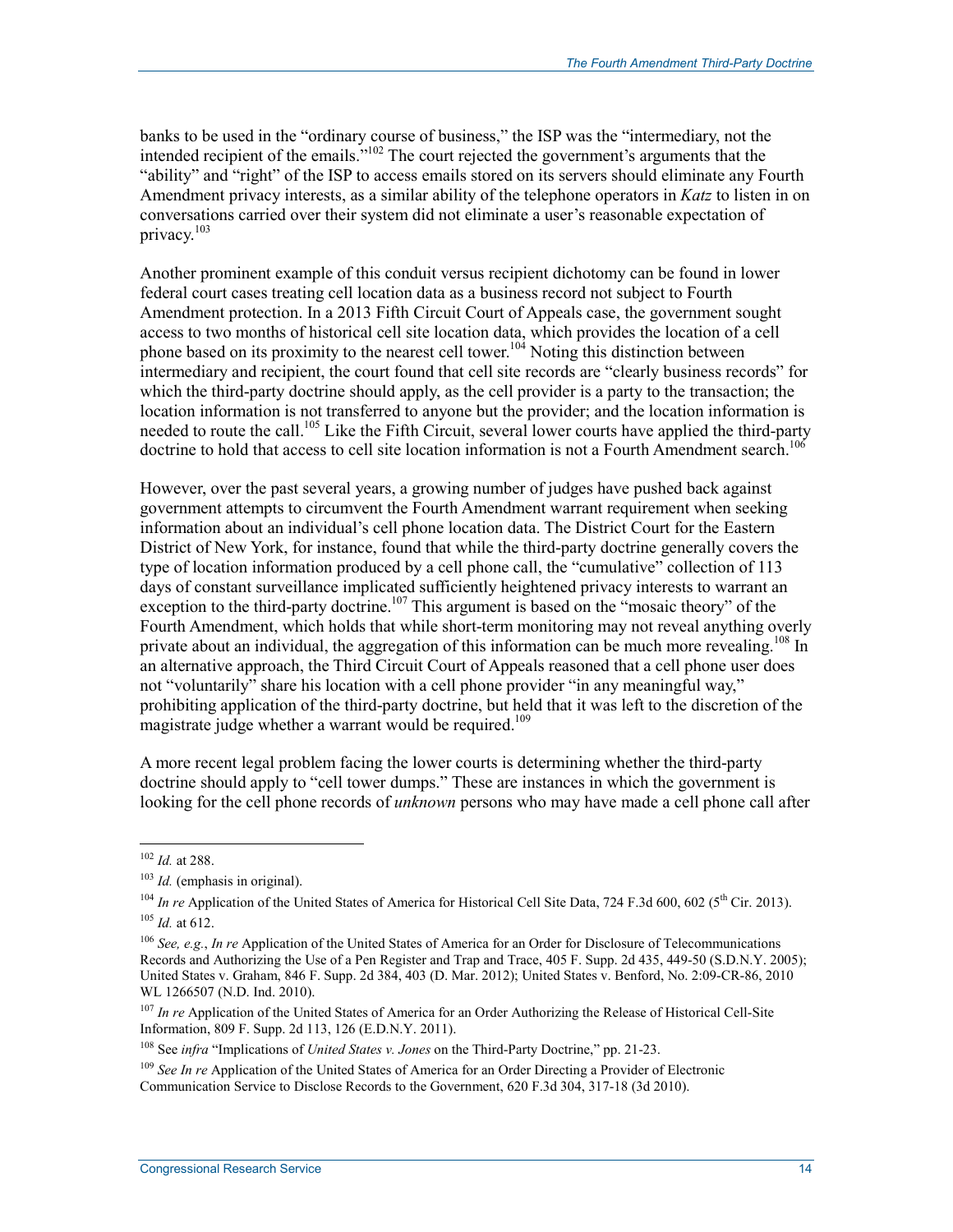a reported crime, say, a bank robbery. The government requests all the calls made from the nearest cell tower within a certain period of time.<sup>110</sup> The few courts that have addressed the issue have split on whether a warrant is required.<sup>111</sup> Thus far, the reasoning in these cases has not been fully developed.

Beyond the specific factors the courts have used to determine whether the third-party doctrine should apply (e.g., content versus non-content, intermediary versus recipient), there have been both doctrinal and practical arguments made for and against its very existence.

### **Support for the Third-Party Doctrine**

Perhaps the strongest argument in support of the third-party doctrine is its ability to be harmonized with the rest of Fourth Amendment case law. One only has to quickly scan the Supreme Court Reporter to realize that the third-party doctrine is consistent with numerous other cases which hold that acts or things revealed to the public are not entitled to Fourth Amendment protection.

Take, for instance, the garbage collection case, *California v. Greenwood*.<sup>112</sup> There, the police requested that a trash collector pick up a suspect's plastic trash bags left in front of his house so the officer could search it for contraband or other evidence of criminal activity. The Court concluded that the defendant was not entitled to a reasonable expectation of privacy in his trash as he discarded it where it could be accessed by the public.113 Similarly, in *United States v. Knotts*, the Court held that a person does not have a legitimate privacy expectation in his public movements as he voluntarily conveys this information to anyone who wants to  $look.<sup>114</sup> This$ theory has also been applied to cases where police flew an airplane 1,000 feet and a helicopter 400 feet over private property in search of illegal activity.<sup>115</sup> The rationale in those cases was that any member of the public flying in federally regulated airspace could have looked down and seen what the officers saw, vitiating any privacy expectation in that space.<sup>116</sup> In *United States v. Jacobsen*, the Court held that it was not a search when police opened a mailed package after its contents had already been viewed by an employee of a private freight carrier.<sup>117</sup> There, the Court observed that once the defendant's privacy expectation had been frustrated by one person, it became public information subject to government investigation.<sup>118</sup>

<sup>110</sup> *See* Brian L. Owsley, *The Fourth Amendment Implications of the Government's Use of Cell Tower Dumps in Its Electronic Surveillance*, 16 U. PA. J. CONST. L. 1, 1-2 (2013).

<sup>111</sup> *Compare In re* Application of the United States of America for an Order Pursuant to 18 U.S.C. § 2703(d), 964 F. Supp. 2d 674, 678 (denying access to cell tower dump records) *with* United States v. Capito, No. 3:10-CR-8050 (D. Ariz Sept 14, 2011) (upholding access to cell tower dump records).

<sup>112</sup> California v. Greenwood, 486 U.S. 35, 37 (1988).

<sup>113</sup> *Id.* at 42.

<sup>114</sup> United States v. Knotts, 460 U.S. 276, 281-82 (1983).

<sup>115</sup> California v. Ciraolo, 476 U.S. 207, 213-14 (1986) (airplane); Florida v. Riley, 488 U.S. 445, 455 (1989) (helicopter).

<sup>116</sup> *Ciraolo*, 476 U.S. at 213-214; *Riley*, 488 U.S. at 451.

<sup>117</sup> United States v. Jacobsen, 466 U.S. 109, 117-18 (1984).

<sup>&</sup>lt;sup>118</sup> *Id.* at 117. Like the Fourth Amendment, under the privacy tort of intrusion upon seclusion, which subjects one to liability for intruding upon the solitude or seclusion of another, there is no liability for observing or taking a person's photograph in public for his appearance is "open to the public eye." RESTATEMENT (SECOND) OF TORTS § 652B cmt. b (continued...)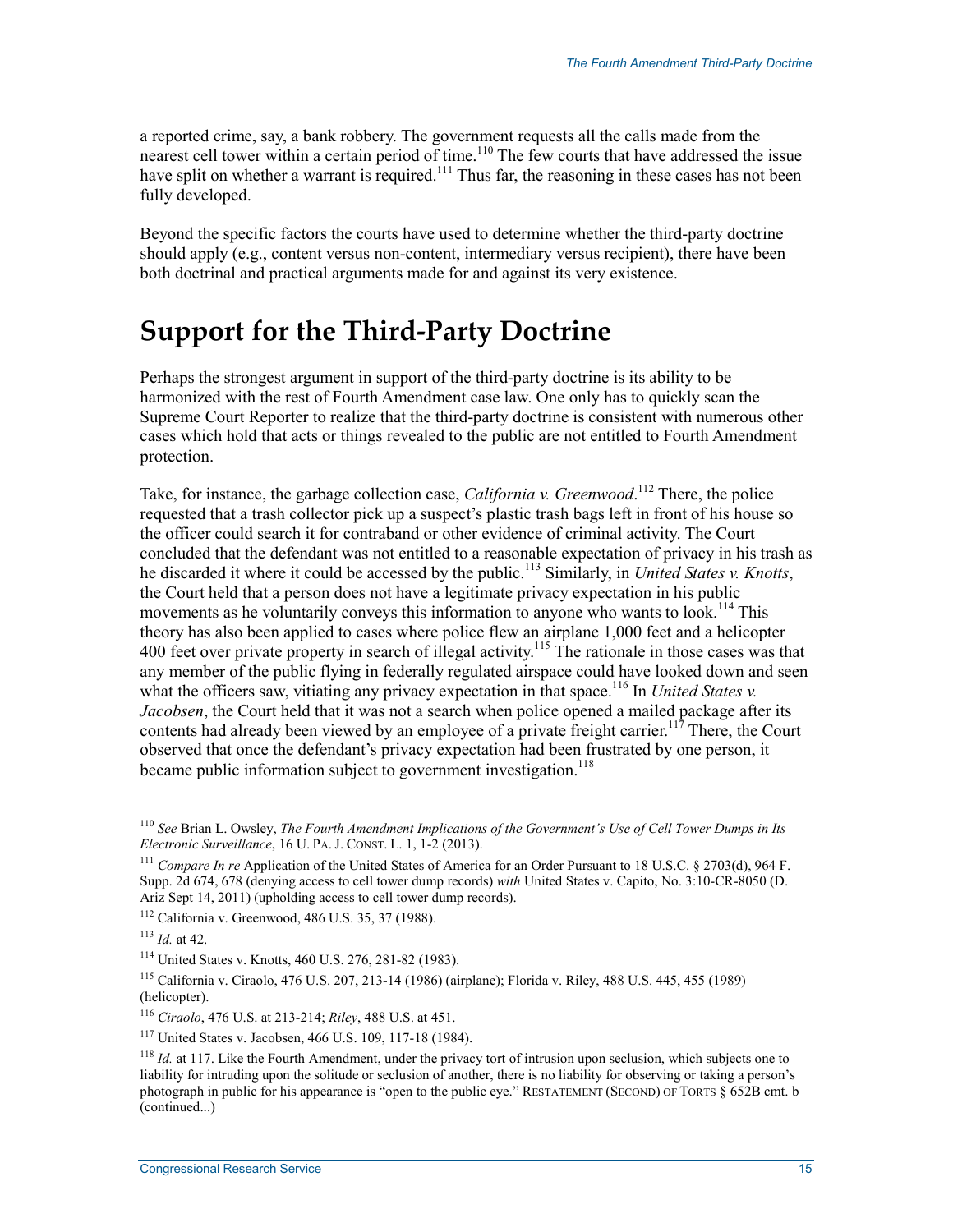As a more practical matter, assistance from third parties is utilized by law enforcement in almost every investigation. When investigating a murder, robbery, or any other crime committed in the real world, police officers will usually interview witnesses to obtain facts about the crime. To conduct these interviews, the officers generally need not obtain a warrant, and witnesses who refuse to cooperate can be compelled to testify with a grand jury subpoena.<sup>119</sup> It could be argued that this process of fact finding is very similar to requesting documentary evidence held by third parties and the same standard should be applied to each.

In this same vein, Professor Orin Kerr has defended the third-party doctrine on the ground that it maintains the appropriate balance of privacy and security in the face of technological change.<sup>120</sup> Without the ability to use third parties such as telephone or Internet companies, Kerr posits, the criminal would traditionally have to go out into the public to commit his crime where the Fourth Amendment offers more limited protection. He argues that a criminal can use the services of these third parties to commit crimes without having to expose these activities to areas open to public surveillance.<sup>121</sup> This, he posits, upsets the privacy-security balance that undergirds the Fourth Amendment because it would require police to have probable cause to obtain any evidence of the crime: "The effect would be a Catch-22: The police would need probable cause to observe evidence of the crime, but they would need to observe evidence of the crime first to get probable cause."<sup>122</sup> Kerr contends that the third-party doctrine responds to this imbalance by providing the same amount of protection regardless of whether the defendant commits the crime on his own or through the use of a third-party service.

From an institutional perspective, one might argue that the courts are not the proper branch of the federal government to resolve privacy disputes related to information handed over to thirdparties. Once the Supreme Court outlaws, or significantly limits, a certain police practice, it "constitutionalizes" it, and only the Court or a constitutional amendment could overturn this decision. Instead, some argue that when creating rules that pertain to new technologies, Congress, and legislatures generally, might be best fitted to find the appropriate balance between privacy and security, while providing the necessary flexibility to change this rule as technology changes. $123$ 

Another argument in support of the third-party doctrine is that the companies which hold a person's records "own" them, as they are in possession of them and are generally the ones that create them.<sup>124</sup> Once possessed by the company, the argument runs, it can transfer these documents to others free from the permission of the subject of the documents. The Court relied on this theory in *Miller*, where it noted that the bank records were not the defendant's "private

<sup>(...</sup>continued)

 $(2013).$ 

<sup>119</sup> United States v. Dionisio, 410 U.S. 1, 9-10 (1973) (observing the "historically grounded obligation of every person to appear and give his evidence before the grand jury. 'The personal sacrifice involved is a part of the necessary contribution of the individual to the welfare of the public.' And while the duty may be 'onerous' at times, it is 'necessary to the administration of justice.'").

<sup>120</sup> *See* Orin Kerr, *The Case for the Third Party Doctrine*, 107 MICH. L. REV. 561, 575 (2009).

 $121$  *Id.* 

<sup>122</sup> *Id.* at 576.

<sup>123</sup> *See* Orin Kerr, *The Fourth Amendment and New Technologies: Constitutional Myths and the Case for Caution*, 102 MICH. L. REV. 801, 859 (2004).

<sup>&</sup>lt;sup>124</sup> Slobogin, *supra* note 7, at 157 (describing arguments for and against the possessory interest argument).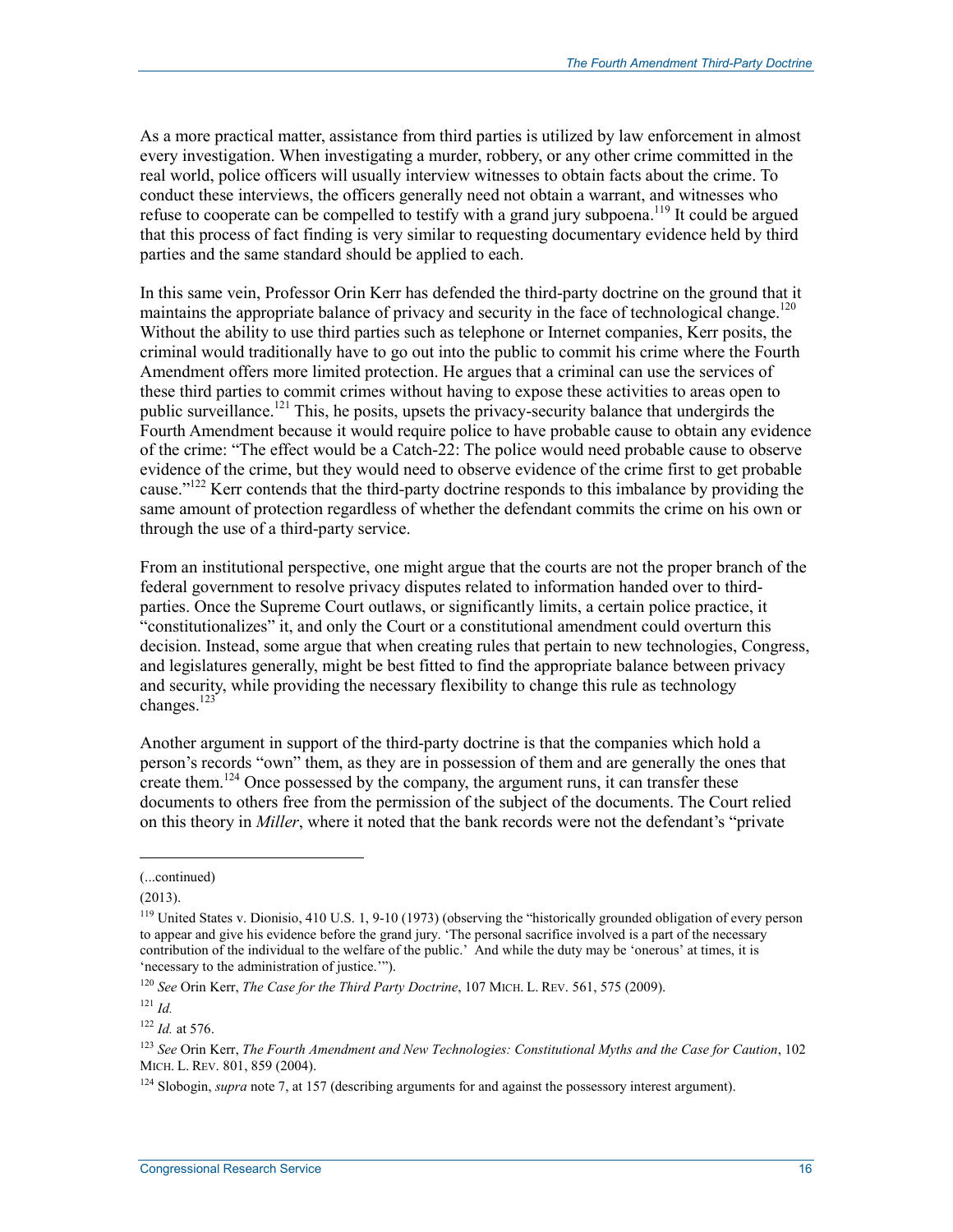papers," and as such he could "assert neither ownership nor possession."<sup>125</sup> Instead, they were deemed "the business records of the banks."<sup>126</sup> This argument is buttressed by the theory that the First Amendment protects a person's right to communicate facts to others.<sup>127</sup>

### **Criticism of the Third-Party Doctrine**

While the third-party doctrine appears to fit reasonably well with the rest of Fourth Amendment case law, and has other weighty arguments in its favor, it has also had its share of vocal critics both on and off the Court. There have been four major arguments against its application: (1) privacy is not an all-or-nothing proposition that is lost once information is disclosed to another person or company; (2) information sent to third-party companies is not actually "voluntary," as people need these services to participate in modern society; (3) the judiciary should not impose privacy regimes on the citizenry without engaging in a more comprehensive privacy analysis; and (4) failing to protect information shared with others has the potential to breed distrust among people or businesses communicating with each other.

The first major argument against the third-party doctrine challenges the notion that once privacy is lost to one person, it is lost to the world. At bottom, this is a challenge to the secrecy model of the Fourth Amendment. The secrecy theory of privacy has been criticized for not taking into consideration that people may not want to engage in "total disclosure" of information they share with others, but instead seek to selectively disclose that information.<sup>128</sup> Justice Marshall said as much in dissent in *Smith v. Maryland*,where he argued that "privacy is not a discrete commodity, possessed absolutely or not at all."129 He continued: "Those who disclose certain facts to a bank or phone company for a limited business purpose need not assume that this information will be released to other persons for other purposes."130 Several commentators have similarly argued that there is an important distinction between information that is broadcast to the world and that which is disclosed in a controlled environment.<sup>131</sup> The first category, they argue, includes instances where the government accesses information that is readily available in the public square, such as information posted on a publicly available website or a loud conversation overheard in an airport.<sup>132</sup> Because the person has decided to release this information to the public, he cannot later claim to have an expectation of privacy. The latter category, on the other hand, entails a more limited sharing that is "an integral part of a legitimate transaction" between the individual and the recipient of the information, and is entitled to Fourth Amendment protection.<sup>133</sup>

<sup>&</sup>lt;sup>125</sup> United States v. Miller, 425 U.S. 435, 440-41 (1976)

 $126$  *Id.* 

<sup>127</sup> *See* Eugene Volokh, *Freedom of Speech and Information Privacy: The Troubling Implications of a Right to Stop People from Speaking About You*, 52 STAN. L. REV. 1049, 1053 (2000).

<sup>128</sup> See *Kenneth L. Karst, "The Files": Legal Controls Over the Accuracy and Accessibility of Stored Personal Data*, 31 LAW & CONTEMP. PROBS. 342, 344 (1966).

<sup>129</sup> *Smith*, 442 U.S. at 749 (Marshall, J., dissenting).

 $130$  *Id.* 

<sup>131</sup> Susan W. Brenner & Leo L. Clarke, *Fourth Amendment for Shared Privacy Rights in Stored Transactional Data*, 14 J.L. & POL'Y 211, 258 (2006).

 $132$  *Id.* 

<sup>&</sup>lt;sup>133</sup> *Id.* This idea that a person loses all Fourth Amendment protection in information he shares with another would seem to be undermined by various cases in which shared information or spaces did not lose constitutional protection. For instance, in *Minnesota v. Olson*, the Court held that an overnight guest could have a reasonable expectation of privacy (continued...)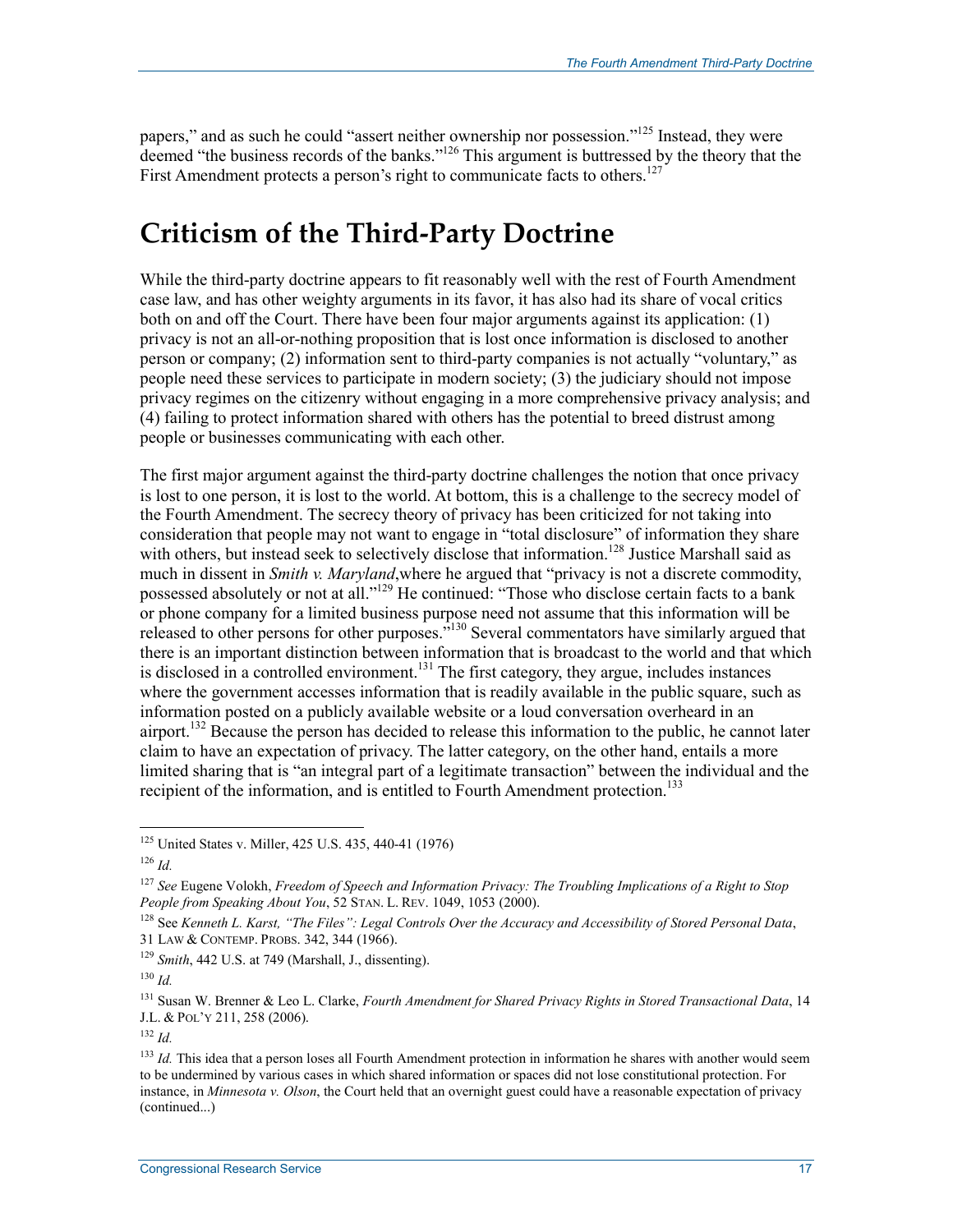Along these same lines, some have pointed out the apparent inconsistency in Fourth Amendment protection accorded to various types of information people share with third parties. In *Katz v. United States* and *Berger v. New York*, the Court held that people have an expectation of privacy in the content of their conversations, $134$  while similar protection was not extended to the telephone numbers dialed in *Smith*. 135 Dissenting in *Smith,* Justice Stewart, who authored the *Katz* majority opinion, pointed out this incongruity, noting that like telephone numbers, the voice of a conversation must be transmitted through the telephone company's equipment and may be overheard or recorded by that company.<sup>136</sup> He argued that "what the telephone company does or might do with those numbers is no more relevant to this inquiry than it would be in a case involving the conversation itself."137 Instead, Justice Stewart would have granted both forms of information protection under *Katz*. 138 In a line that would foreshadow more recent arguments against the third-party doctrine, Justice Stewart contended that people are not concerned about revealing a list of their telephone calls because it could be incriminating, but rather because it would "reveal the most intimate details of a person's life."<sup>139</sup>

The second major argument against the third-party doctrine challenges the idea that people "voluntarily" convey information to others when engaging in business transactions. In *Miller*, the Court asserted that the financial statements and deposit slips were "voluntarily conveyed" to the banks in the "ordinary course of business,"140 and in *Smith* the defendant "voluntarily conveyed numerical information to the telephone company."<sup>141</sup> More recently, a federal court of appeals judge made a similar argument regarding cell phone users:

Their use of their phones, moreover, is entirely voluntary. The Government does not require a member of the public to own or carry a phone. As the days of monopoly phone companies are past, the Government does not require him to obtain his cell phone service from a particular service provider that keeps historical cell site records for its subscribers, either. And it does not require him to make a call, let alone to make a call at a specific location.<sup>142</sup>

There has been significant disagreement, however, about how *voluntary* these transactions really are. Justice Brennan argued in dissent that "for all practical purposes, the disclosure by individuals or business firms of their financial affairs to a bank is not entirely volitional, since it is impossible to participate in the economic life of contemporary society without maintaining a bank account."143 Similarly, Justice Marshall argued in *Smith* that "unless a person is prepared to forgo

 $\overline{\phantom{a}}$ 

<sup>(...</sup>continued)

in the home of his host, "a place where he and his possessions will not be disturbed by anyone but his host and those his host allows inside."<sup>133</sup> On the other hand, these cases took place in the context of the home, an area accorded the highest Fourth Amendment protection, and their holdings might not easily extend to other contexts.

<sup>134</sup> Katz v. United States, 389 U.S. 347, 353 (1967); Berger v. New York, 388 U.S. 41, 51 (1967).

<sup>135</sup> *Smith*, 442 U.S. at 745.

<sup>&</sup>lt;sup>136</sup> *Id*, at 746 (Stewart, J., dissenting).

<sup>137</sup> *Id.* at 747 (1979) (Stewart, J., dissenting).

<sup>138</sup> *Id.*

<sup>&</sup>lt;sup>139</sup> *Id.* at 748 (Stewart, J., dissenting).

<sup>140</sup> United States v. Miller, 425 U.S. 435, 442 (1976).

<sup>141</sup> *Smith*, 442 U.S. 442 U.S. 744.

<sup>&</sup>lt;sup>142</sup> *In re* Application of the United States of America for Historical Cell Site Data, 724 F.3d 600, 613 ( $5<sup>th</sup>$  Cir. 2013) (internal citation omitted),

<sup>&</sup>lt;sup>143</sup> United States v. Miller, 425 U.S. 435, 451 (1973) (Brennan, J., dissenting) (quoting Burrows v. Superior Court, 13 Cal. 3d 238, 247 (1974)).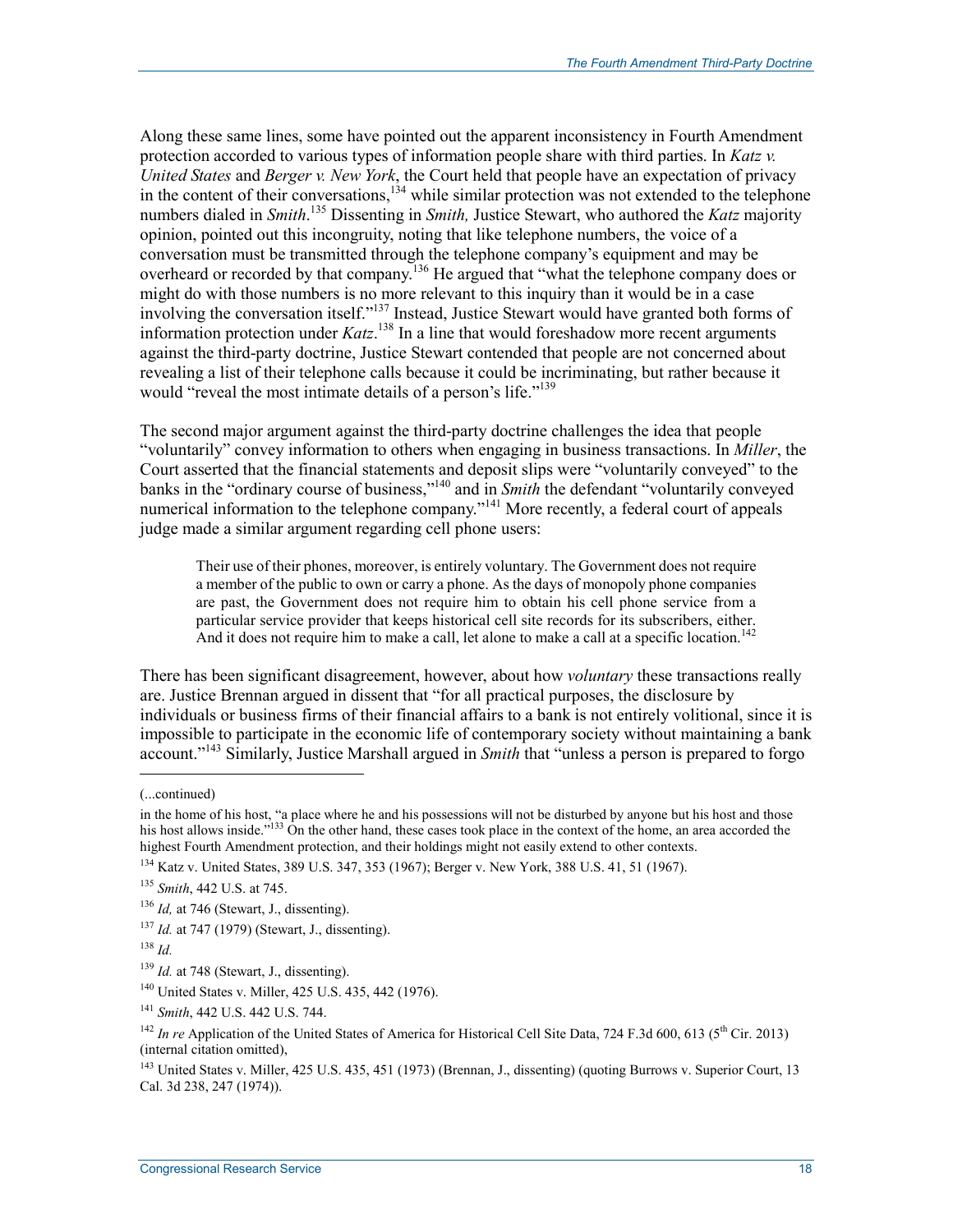use" of the telephone, which for "many has become a personal or professional necessity, he cannot help but accept the risk of surveillance. It is idle to speak of 'assuming' risks in contexts where, as a practical matter, individuals have no realistic alternative."<sup>144</sup> One commentator has argued that unlike the undercover agent cases, where refusing to talk to a particular individual is a "realistic option," refusing to get medical treatment or an education would lead to an "unproductive" and "possibly much foreshortened existence."<sup>145</sup>

The third central argument against the third-party doctrine challenges the assertion that people "assume the risk" when handing information over to third parties. People do not assume legal risks as a matter of pure deduction, the argument goes, "but assume only those risks of unregulated government intrusion that the courts tell us we have to assume."<sup>146</sup> Dissenting in *White*, Justice Harlan expressed concern about the process by which courts determine how much privacy protection people should expect and will receive. He notes that people's expectations of privacy and the risks they assume are "reflections" of the laws handed down by courts or legislatures. Because it is the "task of the law to form and project, as well as mirror or reflect," Justice Harlan instructs, "we should not, as judges, merely recite the expectations and risks without examining the desirability of saddling them upon society."<sup>147</sup> Instead of allowing "the substitution of words for analysis," courts should assess "the nature of a particular practice and the likely extent of its impact on the individual's sense of security balanced against the utility of the conduct as a technique of law enforcement."148 In other words, rather than simply applying the phrase "assumption of the risk" in each new legal context, Justice Harlan suggested that courts should look anew at each surveillance practice and determine its actual impact on the individual's privacy interests.149 One commentator has suggested a similar approach in that the government should not have "practically unrestricted access" to people's records, or, on the flipside, that probable cause must be required for every request of documents. Instead, he argues that the level of protection should depend on the nature of the documents requested.<sup>150</sup> For example, certain types of records, including public records, may not be entitled to the same protection as others, such as medical or financial records.<sup>151</sup>

<u>.</u>

<sup>147</sup> *White*, 401 U.S. at 786 (Harlan, J., concurring). A similar, and more general, criticism has been posed against the *Katz* 's reasonable expectation of privacy test. Some have argued that it in determining which expectations of privacy are reasonable, judges are merely imposing their own views of privacy on society. S*ee* United States v. Jones, 132 S. Ct. 945, 962 (2012) (Alito, J., concurring) ("The *Katz* expectation-of-privacy test ... is not without its own difficulties. It involves a degree of circularity, and judges are apt to confuse their own expectations of privacy with those of the hypothetical reasonable person to which the *Katz* test looks."); Minnesota v. Carter, 525 U.S. 83, 97 (1998) (Scalia, J., concurring) ("In my view, the only thing the past three decades have established about the *Katz* test ... is that, unsurprisingly, those 'actual (subjective) expectation[s] of privacy' 'that society is prepared to recognize as 'reasonable,'' bear an uncanny resemblance to those expectations of privacy that this Court considers reasonable.").

<sup>148</sup> *United States v. White*, 401 U.S. 745, 786 (1971) (Harlan, J., concurring).

<sup>144</sup> *Smith*, 442 U.S. at 750 (Marshall, J., dissenting).

<sup>145</sup> Slobogin, *supra* note 7, at 156.

<sup>146</sup> *Id.* at 157; *see also* Stephen E. Henderson, *The Timely Demise of the Fourth Amendment Third Party Doctrine*, 96 IOWA L. REV. BULL. 39,  $47$  ("It is the law that defines what risks we do and do not assume.").

<sup>149</sup> *See* Catherine Hancock, *Warrants for Wearing a Wire: Fourth Amendment Privacy and Justice Harlan's Dissent in United States v. White*, 79 MISS. L. J. 35 (2009). Similar to Justice Harlan's comments, the majority in *Smith v. Maryland* observed that if people's subjective expectations of privacy becomes conditioned by government practices that were "alien to well-recognized Fourth Amendment freedoms," that a "normative inquiry would be proper" in determining what constituted a "legitimate expectation of privacy." *Smith*, 442 U.S. at 740-41 n.5.

<sup>150</sup> Slobogin, *supra* note 7, at 157.

<sup>151</sup> Slobogin, *supra* note 7, at 157.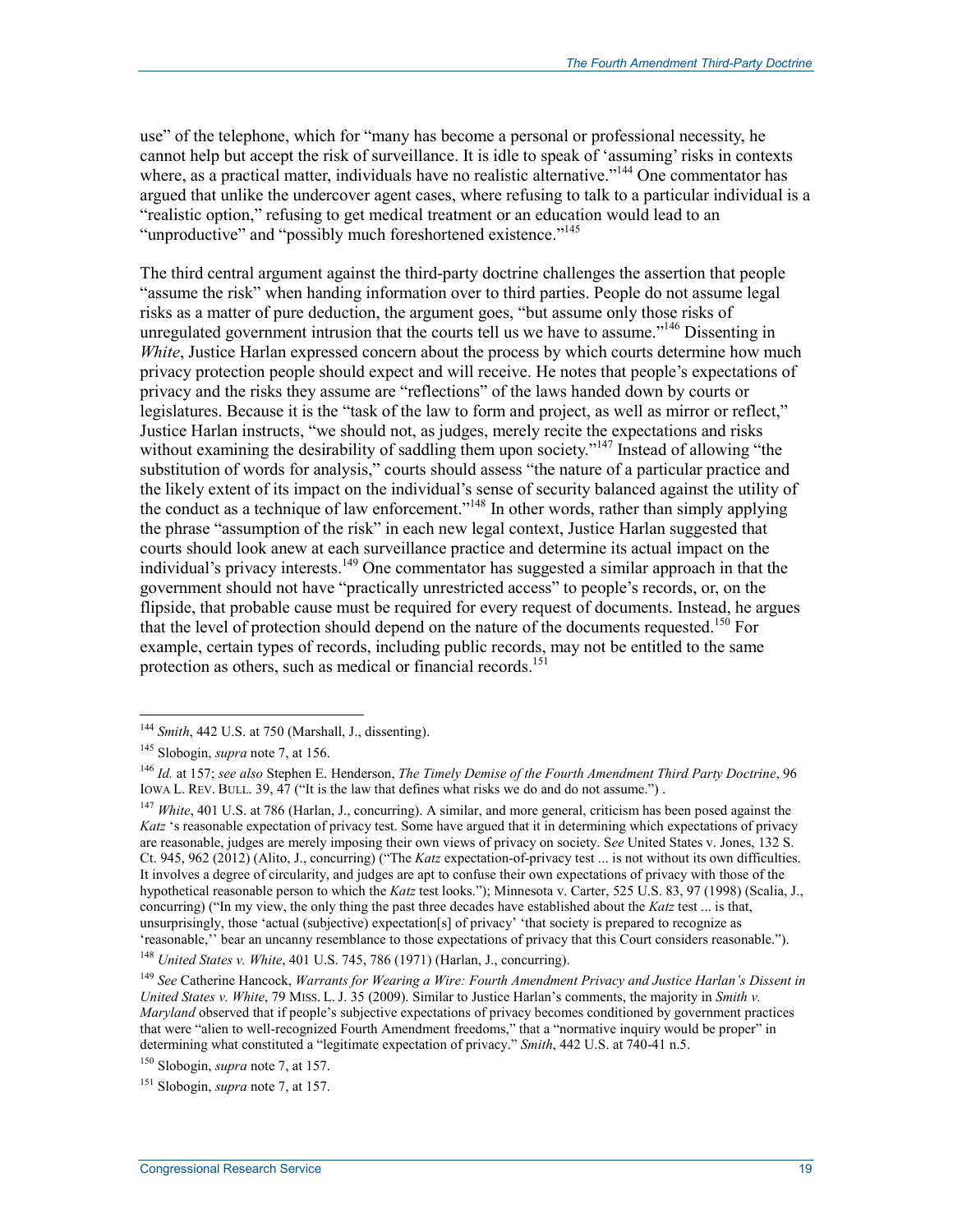Lastly, many practical arguments have been formulated against application of third-party doctrine. Justice Harlan believed one of the main concerns with the third-party doctrine was its ability to breed distrust in people who are communicating with others. He noted that the practice of third-party bugging "undermine[s] the confidence and sense of security in dealing with one another that is characteristic of individual relationships between citizens in a free society."<sup>152</sup> In Justice Harlan's view, "words would be measured a good deal more carefully and communication inhibited if one suspected his conversations were being transmitted and transcribed."<sup>153</sup> One only has to look to the recent NSA controversy as a more modern example. Some argue that knowledge that information shared with tech companies like Google, Facebook, and Apple might end up in the hands of the government has the potential to engender distrust and cost American businesses significant revenues both at home and abroad.<sup>154</sup>

# **Implications of** *United States v. Jones* **on the Third-Party Doctrine**

In addition to the doctrinal and practical arguments made against the third-party doctrine, several concurring opinions in the recent GPS tracking case *United States v. Jones* prompt additional questions about its continued application. Some argue that these opinions foreshadow a shift in the Court's thinking about the effect of technology on the government's ability to collect large data sets about American citizens.

In *Jones*, the police attached a GPS tracking device to the underbelly of Jones's car and tracked it 24 hours a day for 28 days without a warrant.<sup>155</sup> Under controlling precedent, a person had no reasonable expectation of privacy when traveling on public streets because he has revealed his movements to the public at large.<sup>156</sup> While it appeared that *Jones* required a strict application of this previous case law, the Court ruled 9-0 against the government, and held that the investigative activity there constituted a Fourth Amendment search. The reason why, however, was far from unanimous.

The majority opinion, written by Justice Scalia, and joined by Chief Justice Roberts and Justices Kennedy, Thomas, and Sotomayor, held that the physical attachment of the tracking device on Jones's car, coupled with the intent to obtain information about his movements, amounted to a Fourth Amendment search.<sup>157</sup> When the police attached the device, they physically trespassed onto his vehicle, his "effect," a constitutionally protected area under the Fourth Amendment's protection of "persons, houses, papers, and effects."<sup>158</sup> As Justice Scalia's opinion relied upon a

<sup>152</sup> *White*, 401 U.S. at 787 (Harlan, J., dissenting).

<sup>153</sup> *Id.* 

<sup>154</sup> *See* John Naughton, *Edward Snowden's Not the Story, the Internet Is*, THE GUARDIAN (July 23, 2013), *available at*  http://www.theguardian.com/technology/2013/jul/28/edward-snowden-death-of-internet; Allan Holmes, *NSA Spying Disclosures Could Cost Companies Billions* (Sept. 10, 2013), *available at* http://www.salon.com/2013/09/10/ nsa spying disclosures could cost companies billions in sales newscred.

<sup>&</sup>lt;sup>155</sup> United States v. Jones, 132 S. Ct. 945, 948 (2012). The D.C. Metropolitan police had obtained a warrant, but it had expired the day before the device was installed and was installed in the wrong jurisdiction. *Id.* at n.1.

<sup>156</sup> United States v. Knotts, 460 U.S. 276, 281 (1983).

<sup>157</sup> *Jones*, 132 S. Ct. at 949.

<sup>158</sup> *Id.* at 949; U.S. CONST. amend. IV.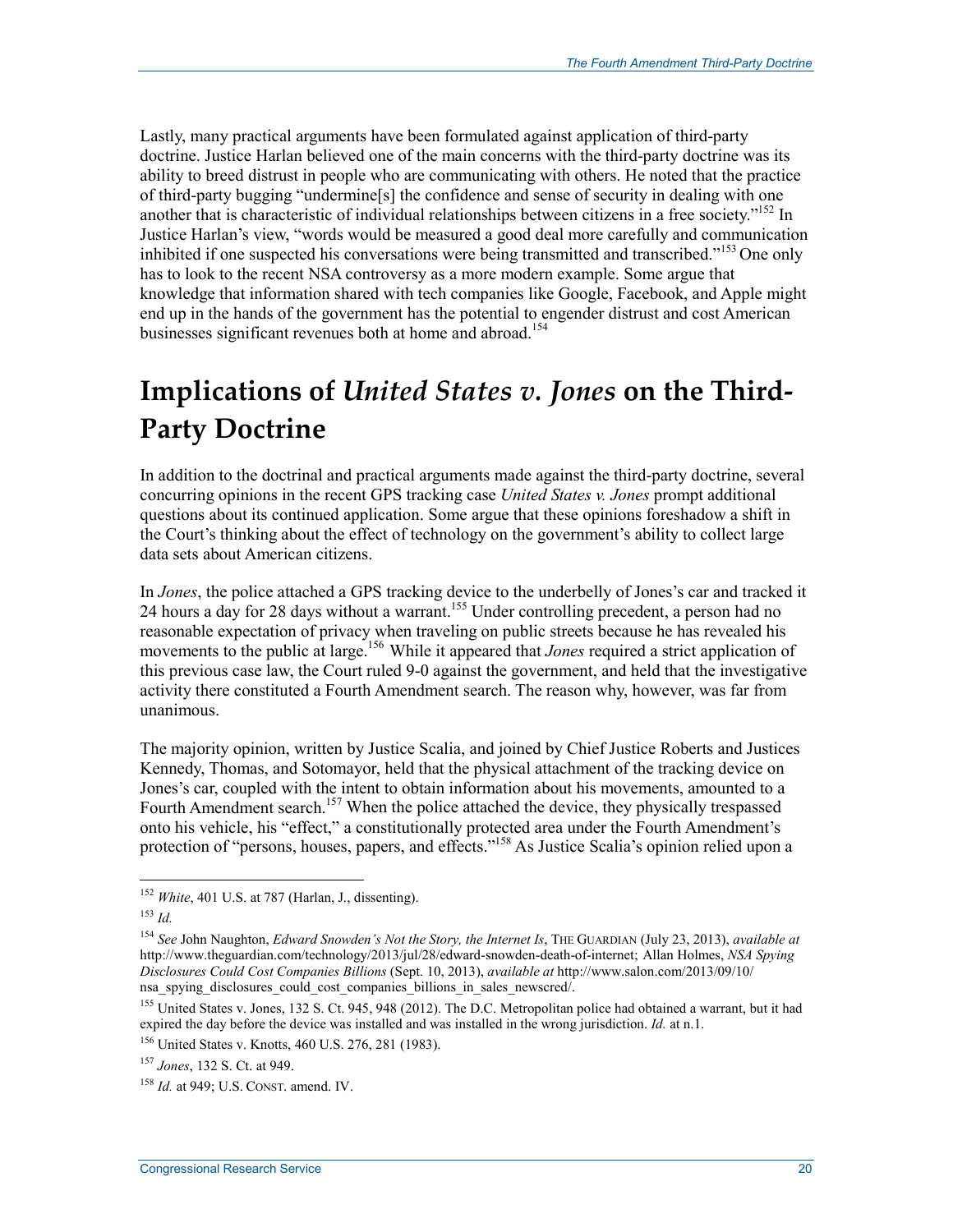trespass theory of the Fourth Amendment, it will likely not have major repercussions for the thirdparty doctrine, unless one accepts that the government trespasses on an individual's "papers" or "effects" when it accesses records from third-party companies.<sup>159</sup>

However, two concurring opinions in *Jones* by Justices Sotomayor and Alito might signal the willingness of five Justices to reevaluate future applications of the third-party doctrine, at least with respect to pervasive government monitoring. Justice Sotomayor's solo concurrence provided the more far-reaching of the two opinions. She directly called into question "the premise that an individual has no reasonable expectation of privacy in information voluntarily disclosed to third parties."<sup>160</sup> She observed:

This approach is ill suited to the digital age, in which people reveal a great deal of information about themselves to third parties in the course of carrying out mundane tasks. People disclose the phone numbers that they dial or text to their cellular providers; the URLs that they visit and the e-mail addresses with which they correspond to their Internet service providers; and the books, groceries, and medications they purchase to online retailers.... I for one doubt that people would accept without complaint the warrantless disclosure to the Government of a list of every Web site they had visited in the last week, or month, or year. But whatever the societal expectations, they can attain constitutionally protected status only if our Fourth Amendment jurisprudence ceases to treat secrecy as a prerequisite for privacy. I would not assume that all information voluntarily disclosed to some member of the public for a limited purpose is, for that reason alone, disentitled to Fourth Amendment protection.<sup>161</sup>

It seems that Justice Sotomayor, if not prepared to discard the third-party doctrine in whole, is willing to significantly limit its reach, especially when the government is accessing a wealth of data about an individual. Again, it should be noted that Justice Sotomayor was the only member to articulate this more expansive roll-back of the third-party doctrine.

More generally, both Justices Sotomayor and Alito's opinions could be interpreted to call into question the continued application of the third-party doctrine insofar as it permits pervasive government monitoring. In his concurrence, Justice Alito, joined by Justices Ginsburg, Breyer, and Kagan, found that while short-term monitoring may be permissible under past precedent, "the use of longer term GPS monitoring in investigations of most offenses impinges on expectations of privacy." $162$  Justice Sotomayor, who joined the majority but also concurred separately, agreed

<sup>&</sup>lt;sup>159</sup> See Smith, *supra* note 15, at 571 ("One possibility is that Scalia's physical trespass analysis applies to digital trespass. After all, if an agent were to digitally connect with your computer, GPS device, or mobile phone for investigatory purposes, she is appropriating your property for purposes of gathering evidence, just like the agents who placed the tracker on your car."); Jack Wade Nowlin, *The Warren Court's House Built on Sand: From Security in Persons, Houses, Papers, and Effects to Mere Reasonableness in Fourth Amendment Doctrine*, 81 MISS. L. J. 1017, 1046-47 (2012) ("On the 'protected interest' view, one would retain one's right to security in the papers against governmental intrusion. The essence of the traditional security in protected interests, grounded in the law of property, is the right to exclude—which, of course, includes the right to selectively include some individuals while excluding others. On this view, one has a right to allow some actors access to one's home or papers while still excluding others such as the police. It would thus invade the core of the protected interest for the government to obtain papers through a third party and search through them—without the owner's permission.").

<sup>160</sup> *Jones*, 132 S. Ct. at 957 (Sotomayor, J., concurring).

 $161$  *Id.* 

<sup>162</sup> *Jones*, 132 S. Ct. at 964 (Alito, J., concurring).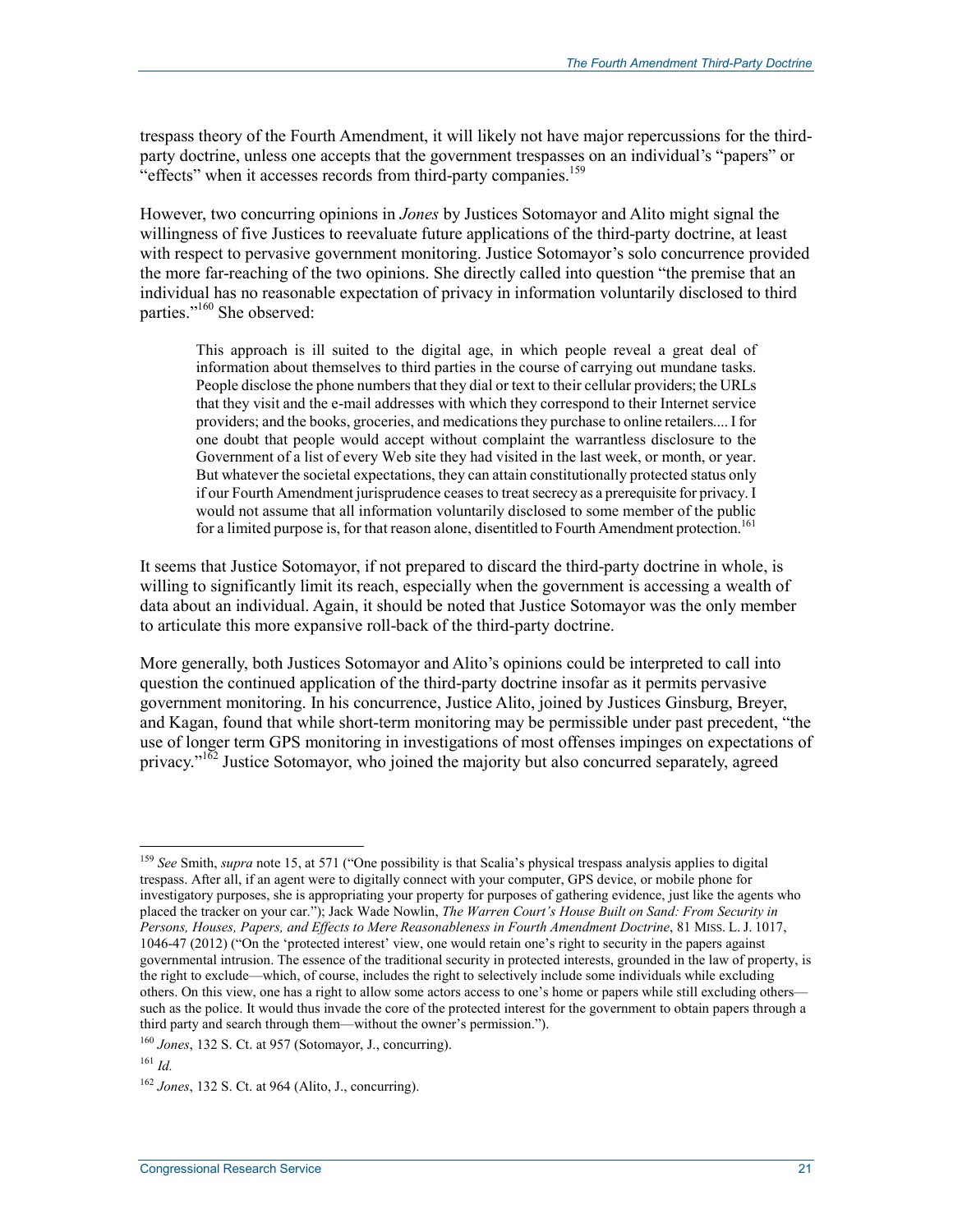with Justice Alito's approach and would have gone even further to find that short-term monitoring should be prohibited in some instances.<sup>163</sup>

These five Justices expressed two interrelated concerns. First, they were uneasy about the government's ability to gather, analyze, and use an extensive volume of information about each person's comings and goings. Justice Sotomayor observed that "GPS monitoring generates a precise, comprehensive records of a person's public movements that reflects a wealth of information about her familial, political, professional, religious, and sexual associations."<sup>164</sup> This idea, commonly referred to as the "mosaic theory," posits that the aggregation of information about a person can reveal a whole lot more about him than each part in isolation. The Justices were not the first to espouse this theory. Before the case reached the Supreme Court, the District of Columbia Court of Appeals below articulated a similar sentiment in finding that the government's month-long location tracking constituted a Fourth Amendment search:

Prolonged surveillance reveals types of information not revealed by short-term surveillance, such as what a person does repeatedly, what he does not do, and what he does ensemble. These types of information can each reveal more about a person than does any individual trip viewed in isolation. Repeated visits to a church, a gym, a bar, or a bookie tell a story not told by any single visit, as does one's not visiting any of these places over the course of a month. The sequence of a person's movements can reveal still more; a single trip to a gynecologist's office tells little about a woman, but that trip followed a few weeks later by a visit to a baby supply store tells a different story. A person who knows all of another's travels can deduce whether he is a weekly church goer, a heavy drinker, a regular at the gym, an unfaithful husband, an outpatient receiving medical treatment, an associate of particular individuals or political groups—and not just one such fact about a person, but all such facts.<sup>165</sup>

In addition to this aggregation issue, the Justices expressed concern about the ability of technology to significantly reduce natural barriers such as limited resources and political accountability that in the past would have limited law enforcement overreach in the field of surveillance.<sup>166</sup> For Justice Alito, the fact that the government simply could not have tracked a person's every movement for a month-long period under traditional law enforcement methods led him to conclude that the tracking was overly intrusive.<sup>167</sup>

While Justice Sotomayor directly criticized the third-party doctrine, one could read Justice Alito's concurrence as limited solely to monitoring conducted directly by government agents, and not extending to instances where third parties collect data on individuals. That being said, the combination of the *Jones* concurrences has already had an effect in third-party cases in lower federal courts. For example, the District Court for the District of Columbia applied a variation of the mosaic theory to invalidate the NSA's collection of telephone call records.<sup>168</sup> Citing to the *Jones* concurrences, Judge Richard H. Leon acknowledged that the type of information collected

<sup>&</sup>lt;sup>163</sup> *Id.* at 957 (Sotomayor, J., concurring).

<sup>164</sup> Jones, 132 S. Ct. at 955.

<sup>165</sup> United States v. Maynard, 615 F.3d 544, 562 (D.C. Cir. 2010).

<sup>166</sup> *See* Jones 132 S. Ct. at 956 (Sotomayor, J., concurring) ("And because GPS monitoring is cheap in comparison to conventional surveillance techniques and, by design, proceeds surreptitiously, it evades the ordinary checks that constrain abusive law enforcement practices: 'limited police resources and community hostility.'") (quoting Illinois v. Lidster, 540 U.S. 419, 426 (2004)).

<sup>167</sup> *Jones*, 132 S. Ct. at 964 (Alito, J., concurring).

<sup>168</sup> Klayman v. Obama, 957 F. Supp. 2d 1, 36 (D.D.C. 2013).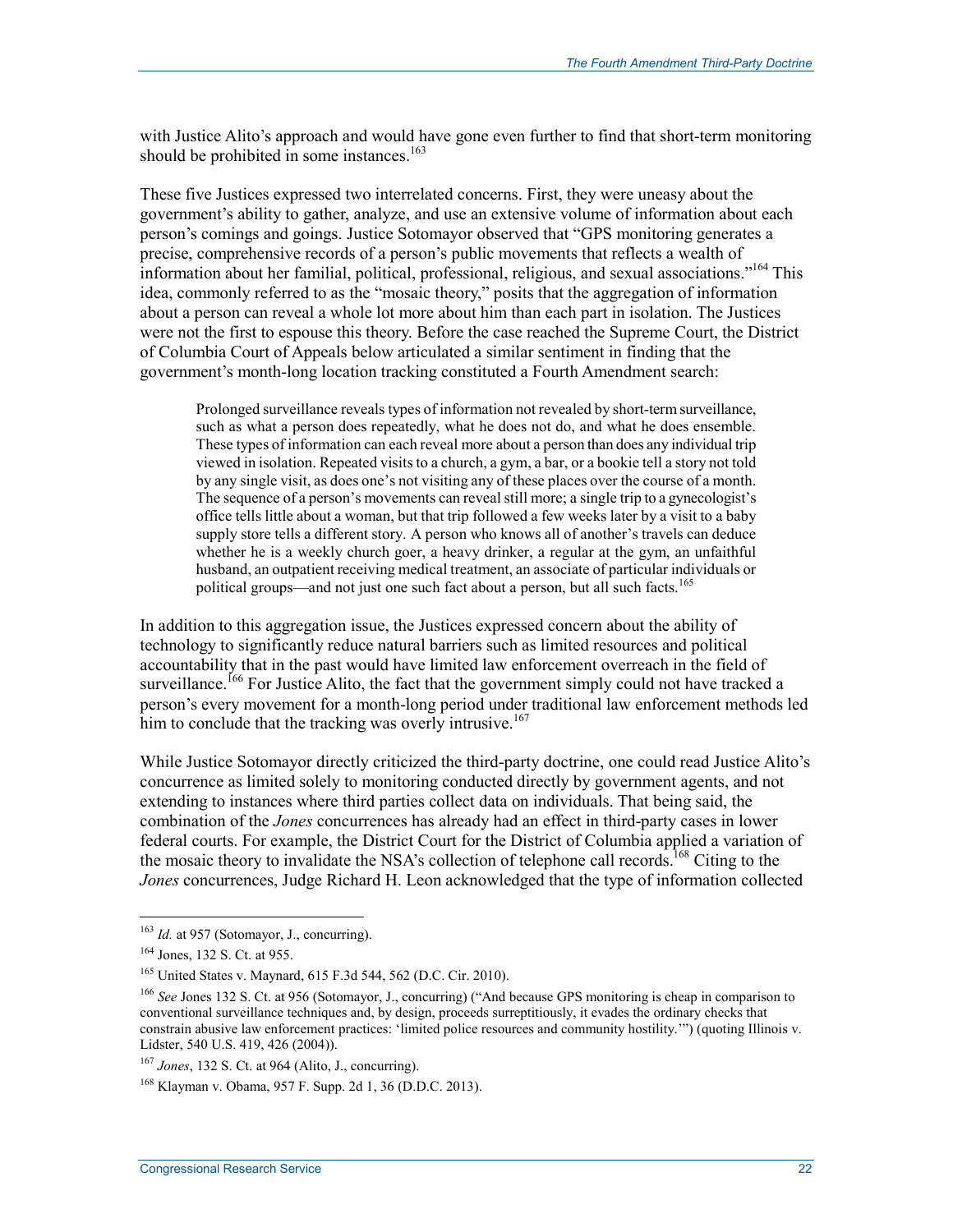under the NSA's metadata program was very similar to that upheld in *Smith*, "but the ubiquity of phones has dramatically altered the *quantity* of information that is now available and, *more importantly*, what that information can tell the Government about people's lives."<sup>169</sup> And, as described above, judges in certain cell phone location monitoring cases have applied *Jones* and the mosaic theory to deem months-long government tracking a Fourth Amendment search.<sup>170</sup> In the long run, it may take a more pertinent set of facts for the Justices to advance the arguments enunciated in *Jones*.

### **Congressional Response to the Third-Party Doctrine**

Notwithstanding the concurring opinions in *Jones*, the bulk of Supreme Court and lower federal court precedent have left most non-content information unprotected by the Fourth Amendment. In some instances, Congress filled this void by creating varying levels of privacy protection for this type of non-content information. However, these protections are in the main not as robust as the warrant requirement, and in some instances, searches may be justified by little more than "official curiosity."<sup>171</sup>

Seven years after the Court handed down *Smith* and ruled that government access to telephone toll records was not covered by the Fourth Amendment, Congress enacted as part of the Electronic Communications Privacy Act of 1986 (ECPA) several provisions requiring the government to seek a court order before using a pen register or trap and trace device.<sup>172</sup> Again, these devices allow the government to gather dialed telephone numbers and email addressing information, among other non-content information.<sup>173</sup> Under 18 U.S.C. § 3123, a court "shall issue an ex parte order authorizing the installation and use of a pen register or trap and trace device ... if the court finds that the attorney for the Government has certified that the information likely to be obtained by such installation and use is relevant to an ongoing criminal investigation."174

A few things should be noted about this provision. First, the "shall" language removes discretion from the judge; if the judge finds the government has made the required certification, he must issue the order.<sup>175</sup> Second, while the court must ensure that the government has made the proper certification, ECPA does not require an "independent judicial inquiry into the veracity of the

<sup>169</sup> *Id.* at 35-36.

<sup>&</sup>lt;sup>170</sup> *In re* Application of the United States of America for an Order Authorizing the Release of Historical Cell-Site Information, 809 F. Supp. 2d 113, 126 (E.D.N.Y. 2011).

<sup>&</sup>lt;sup>171</sup> See United States v. Morton Salt Co., 338 U.S. 632, 652 (1950) (describing relevancy standard for subpoenas).

<sup>&</sup>lt;sup>172</sup> Electronic Communications Privacy Act of 1986, P.L. 99-508, § 301, 100 Stat 1848.

<sup>173</sup> As enacted in 1986, the pen register statute, by its terms, only authorized the interception of *telephone* metadata. 100 Stat. 1871 ("[T]he term 'pen register' means a device which records or decodes electronic or other impulses which identify the numbers dialed or otherwise transmitted on the *telephone line* to which such device is attached.") (emphasis added). Congress extended the pen register/trap and trace authority to also cover Internet addressing information as part of the United and Strengthening America by Providing Appropriate Tools Required to Intercept and Obstruct Terrorism (USA PATRIOT Act) of 2001, P.L. 107-56, §216, 115 Stat. 272, 288, *codified at* 18 U.S.C. § 3127. 174 18 U.S.C. § 3123.

<sup>&</sup>lt;sup>175</sup> See United States v. Fregoso, 60 F.3d 1314, 1320 (8<sup>th</sup> Cir. 1995) ("The judicial role in approving use of trap and trace devices is ministerial in nature because, upon a proper application being made under 18 U.S.C. § 3122, 'the court shall enter an ex parte order authorizing the installation' of such a device. 18 U.S.C. § 3123(a)") (emphasis in original)).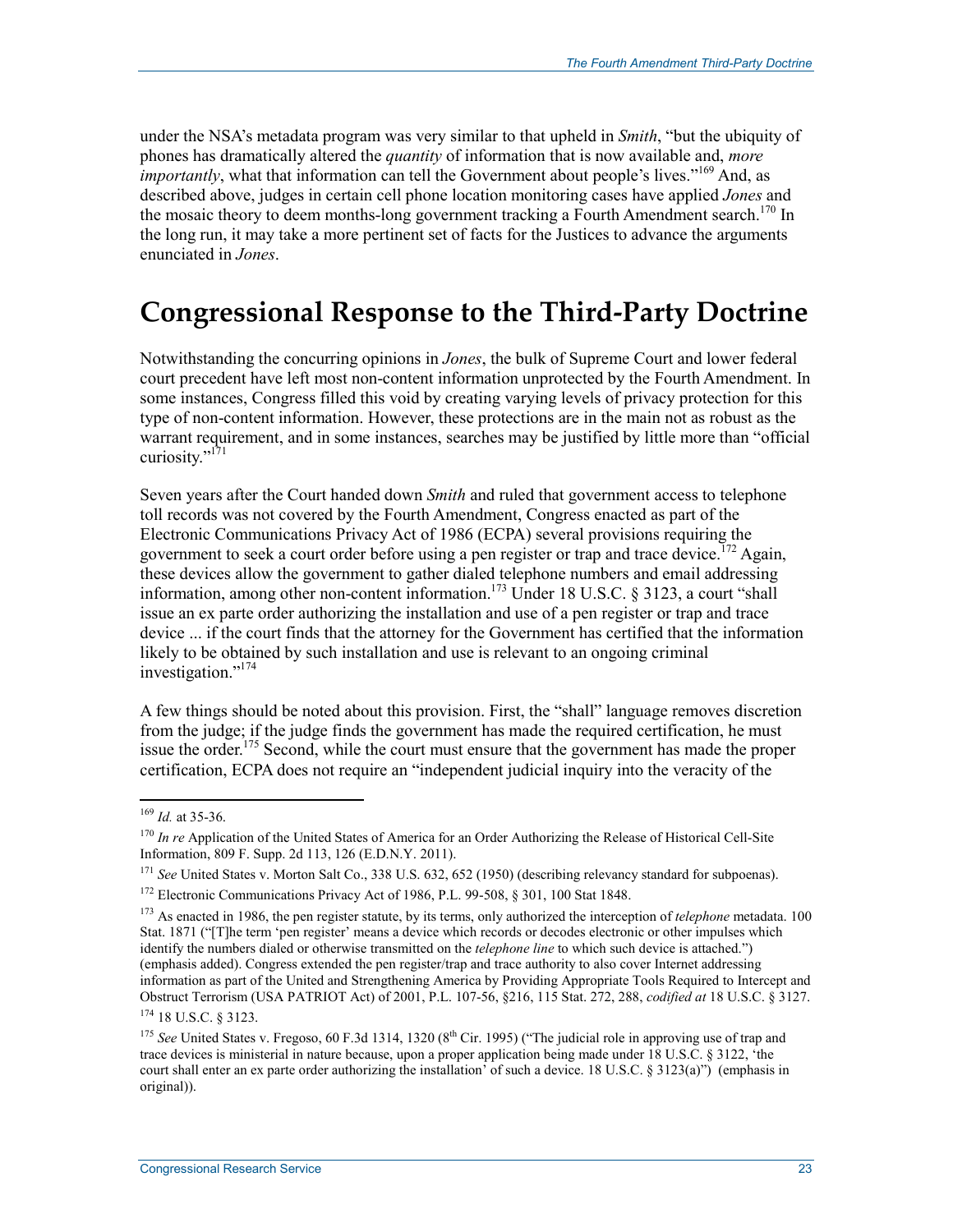attested facts."<sup>176</sup> This means that the judge will not make an independent assessment whether the relevancy standard has been met, but only that the government has made the proper certification. One district court has noted that "the extremely limited judicial review required by [the pen register statute] is intended merely to safeguard against purely random use of this device."<sup>177</sup> One magistrate judge went so far as to describe his role under the pen register statute as a "rubber stamp" limited to "proofreading errors," and that "without independent judicial review, the authorization of pen registers is subject to misuse and abuse."178 Third, the relevancy standard, which again the government, and not the court, determines if it has been met, is a "far from burdensome" legal standard.<sup>179</sup> The Supreme Court has held, at least in the subpoena context, that information sought is not relevant only if "there is no reasonable possibility that the category of materials the Government seeks will produce information relevant to the general subject" of the investigation.<sup>180</sup> In light of this relatively lax standard, several prominent commentators on privacy and technology have suggested that Congress should increase the evidentiary threshold under Section 3123 from mere relevance to at least a reasonable suspicion standard similar to that used for accessing certain stored communications.<sup>181</sup>

Also included in ECPA is the Stored Communications Act (SCA), in which Congress provided varying degrees of protection to information historically subject to the third-party doctrine and, thus, outside the reach of the Fourth Amendment. Under 18 U.S.C. § 2703(c), service providers must hand over "records or other information pertaining to a subscriber" so long as the government can establish "specific and articulable facts" that the records are "relevant and material" to an ongoing criminal investigation.<sup>182</sup> This is akin to the *Terry* reasonable suspicion standard—it is lower than probable cause but does require the government to articulate its basis to believe that the information is connected to criminal activity.<sup>183</sup> This standard has been applied to data such as the to/from address line in an email or the IP addresses of websites a person has visited. Some courts have construed Section 2703(d) in conjunction with the pen register statute to allow the government access to cell site location information.<sup>184</sup> Section 2703(c)(2) requires the providers to hand over other customer information such as their name, address, telephone calling records, length of service, telephone number, and means and source of payments,

180 United States v. R. Enterprises, Inc., 498 U.S. 292, 301 (1991).

<sup>176</sup> *In re* Application of the United States of America for an Order Authorizing the Installation and Use of a Pen Register and Trap and Trace Device, 846 F. Supp. 1555, 1559 (M.D. Fla. 1994); *see also* S. Rpt. 99-541, at 47 (1986) ("[Section 3123] does not envision an independent judicial review of whether the application meets the relevance standard, rather the court needs only to review the completeness of the certification submitted.").

 $177$  United States v. Hallmark, 911 F.2d 399, 402 ( $10^{th}$  1990).

<sup>&</sup>lt;sup>178</sup> *In re* Application of the United States of America for an Order Authorizing the Installation and Use of a Pen Register and Trap and Trace Device, 846 F. Supp. 1555, 1564-65, 1563 n.4 (M.D. Fla. 1994).

<sup>179</sup> *In Re* of Applications of the United States of America for Orders (1) Authorizing the Use of Pen Registers and Trap and Trace Devices and (2) Authorizing Release of Subscriber Information, 515 F. Supp. 2d 325, 329 (E.D.N.Y. 2007).

<sup>181</sup> *See Anti-Terrorism Investigations and the Fourth Amendment After September 11, 2001: Hearing Before the Subcomm. on the Constitution of the H. Comm. of the Judiciary*, 108th Cong. 21, 26 (2003) (statements of James Dempsey, Center for Democracy and Technology, and Orin S. Kerr, Law Professor).

<sup>182 18</sup> U.S.C. § 2703(d).

<sup>183</sup> *In re* Application of the United States of America for an Order Pursuant to 18 U.S.C. § 2703(d), 707 F.3d 283, 287  $(4^{th}$  Cir. 2013).

<sup>&</sup>lt;sup>184</sup> *In re* Application of the United States of America for an Order for Disclosure of Telecommunications Records and Authorizing the Use of a Pen Register and Trap and Trace, 405 F. Supp. 2d 435, 449-50 (S.D.N.Y. 2005).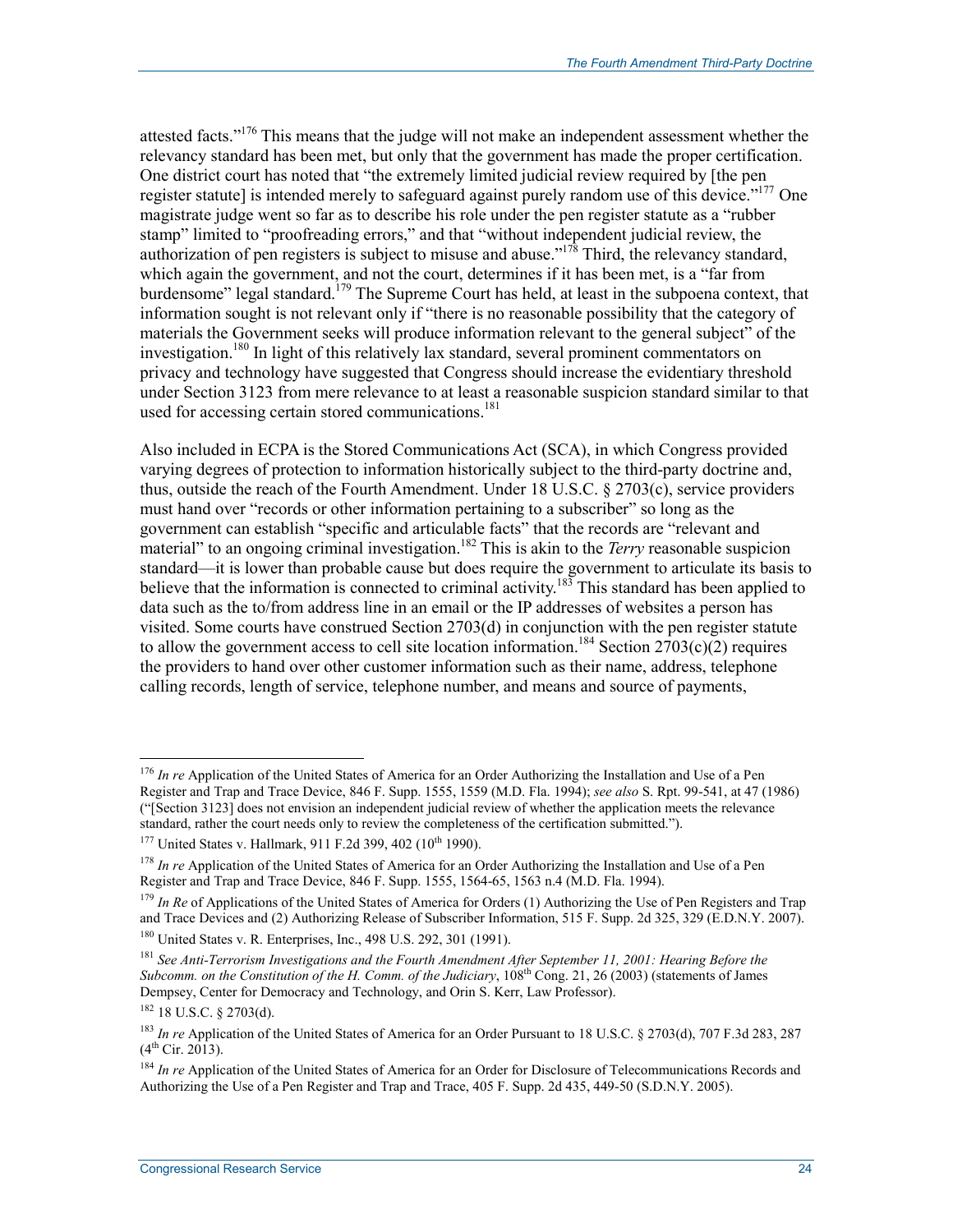including credit card or bank account numbers with either an administrative, grand jury, or trial subpoena.<sup>185</sup>

Additionally, Congress has passed more targeted privacy protection laws. For instance, the privacy of cable subscribers is safeguarded under the Cable Communications Privacy Act of  $1984$ ,<sup>186</sup> and the privacy of video store customers under the Video Privacy Protection Act.<sup>187</sup>

More recently, various Members of Congress have sought to temper the reach of the third-party doctrine with respect to transactional data. Several days after the Edward Snowden leaks became public, Senator Paul filed the "Fourth Amendment Restoration Act of 2013" (S. 1121) in an effort to "stop the National Security Agency from spying on citizens of the United States[.]<sup>"188</sup> This bill would require that "[t]he Fourth Amendment to the Constitution shall not be construed to allow any agency of the United States Government to search the phone records of Americans without a warrant based upon probable cause."<sup>189</sup> While dictating to the judiciary what the Fourth Amendment should and should not protect may be beyond Congress's constitutional power,<sup>190</sup> Congress clearly can play a role in setting substantive and procedural limitations on government surveillance authorities. For instance, Senator Paul has introduced a similar bill, the "Fourth Amendment Preservation and Protection Act of 2013" (S. 1037), which would prohibit federal, state, and local government officials from accessing information relating to an individual held by a third party in a "system of records."<sup>191</sup> Other congressional measures would alter the third-party doctrine in a more targeted way. Several location monitoring bills would, for instance, prohibit companies from sharing their customers' location information unless the government obtained a warrant or one of several limited exceptions applied.<sup>192</sup>

### **Conclusion**

So what does the future have in store for the third-party doctrine and the government's collection of non-content, transactional data? At this point, there appears to be only one solid vote on the Court in Justice Sotomayor for eliminating or significantly reducing the scope of this doctrine. Although there are hints in Justice Alito's *Jones* opinion that he and the three members of his concurrence are ready to reconsider this rule when it comes to pervasive government surveillance, his rationale was left somewhat underdeveloped. It will take future opinions to get a better sense of whether or how far these Justices are willing to go to limit government access to non-content information held in the hands of third parties. In the meantime, the lower federal courts might continue to limit or distinguish the third-party doctrine in specific and narrow instances. For instance, in the NSA telephone metadata case, Judge Leon limited *Smith* to its facts and held that

 $185$  18 U.S.C. § 2703(c)(2).

<sup>186 47</sup> U.S.C. § 551; *see* Kerr, *supra* note 123, at 855 ("A broader look at the legal standards that govern criminal investigations involving new technologies suggests that Congress has often taken the lead, and that judicial decisions interpreting the Fourth Amendment generally have played a secondary role").

<sup>187 18</sup> U.S.C. § 2710.

<sup>&</sup>lt;sup>188</sup> Fourth Amendment Restoration Act of 2013, S. 1121  $(1<sup>st</sup> Sess. 2013)$ .

 $189$  *Id.* 

<sup>&</sup>lt;sup>190</sup> See Dickerson v. United States, 530 U.S. 428, 437 (2000) ("Congress may not legislatively supersede our decisions interpreting and applying the Constitution.").

<sup>&</sup>lt;sup>191</sup> Fourth Amendment Preservation and Protection Act of 2013, S. 1037,  $113<sup>th</sup>$  Cong. (1<sup>st</sup> Sess. 2013).

<sup>192</sup> *See, e.g.*, Geolocation Privacy and Surveillance Act, S. 639, H.R. 1312, 113th Cong (1st Sess. 2013).